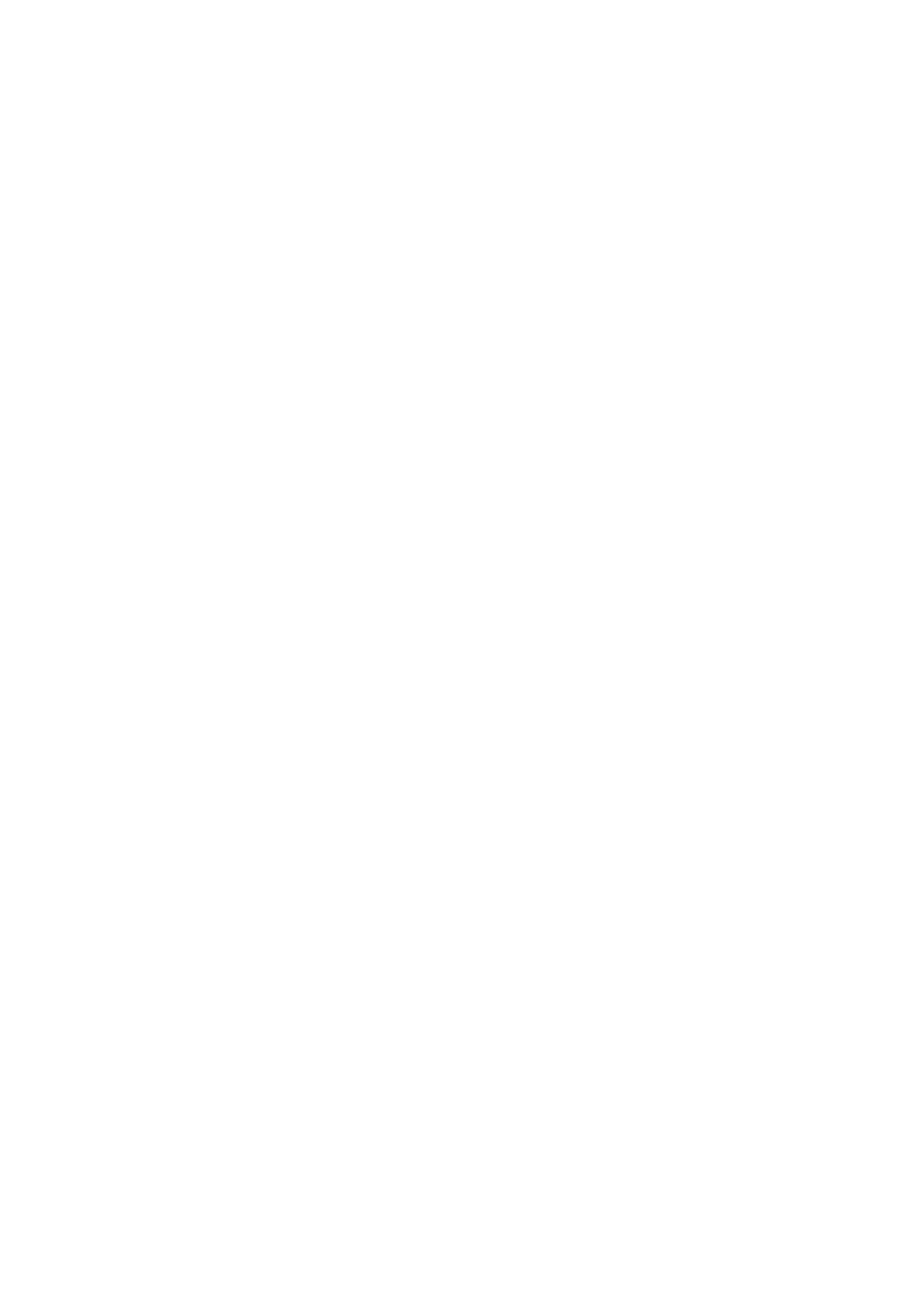# Welcome to Brno

*"Among Czechs, Moravia's capital has a dull rep: a likeable enough place where not much actually happens. That 'nothing to do here' feel was cemented in the early 2000s by the hit local film Boredom in Brno (Nuda v Brně), and, sadly, not many people have gone back to reappraise their opinions. The reality, however, is very different. Tens of thousands of students who attend university here ensure a lively cafe and club scene that easily rivals Prague's. The museums are great too. And if you add in some excellent microbreweries and at least two of the country's best restaurants, there's plenty to reward more than a transit stop."* Lonely Planet



Cathedral of Saints Peter and Paul also known as Petrov and Zelný trh

You won't regret spending an extra day or two in Brno. The city offers many great things to see and do, yet is not spoiled by tourism and commerce. In 2016 Brno was listed among the top 10 of the best alternative city breaks in Europe by The Guardian and in the list of 52 Places to Go by The New York Times. Brno is internationally recognized for its modernist architecture – the Stiassni villa, a magnificent functionalist villa with a three-hectare garden, is located just 500m from the Faculty.

To get to know the city and learn what to do, visit [www.gotobrno.cz.](www.gotobrno.cz)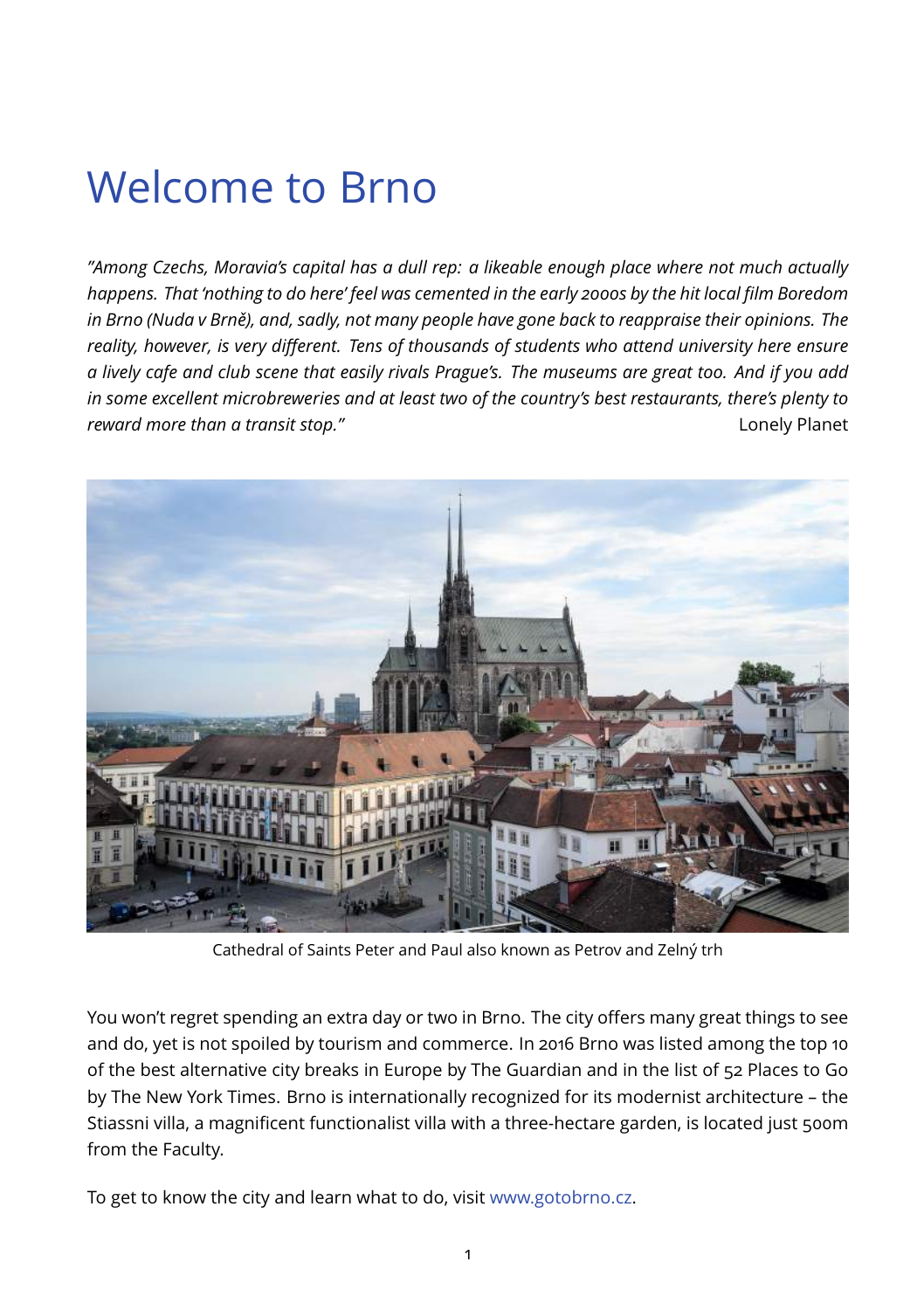# Keynote Lectures

# **Game Theory and Emotions**



**Eyal Winter**

Eyal Winter is the Andrews and Elizabeth Brunner Professor of Economics at Lancaster University and the Silverzweig Professor of Economics at the Center of the Study of Rationality at the Hebrew University, specializing in Game Theory, Behavioral Economics, Decision Making. He was awarded the Humboldt Prize for excellence in research in 2011. He is an elected council member of the International Game Theory Society, and an elected fellow of the Economic Theory Society. He held senior positions at Washington University, the University of Manchester and the European University Institute, and was invited to present his research works at numerous universities.

**www:** <www.ma.huji.ac.il/~mseyal/>

# **Migration, Health, and Well-Being**

Catia Nicodemo is a senior research fellow at the Centre for Health Service Economics & Organisation, Department of Economics, University of Oxford. She works on research projects related to health economics, immigration, and work-related health risk.

**www:** <www.econ.upf.edu/~cnicodemo/>

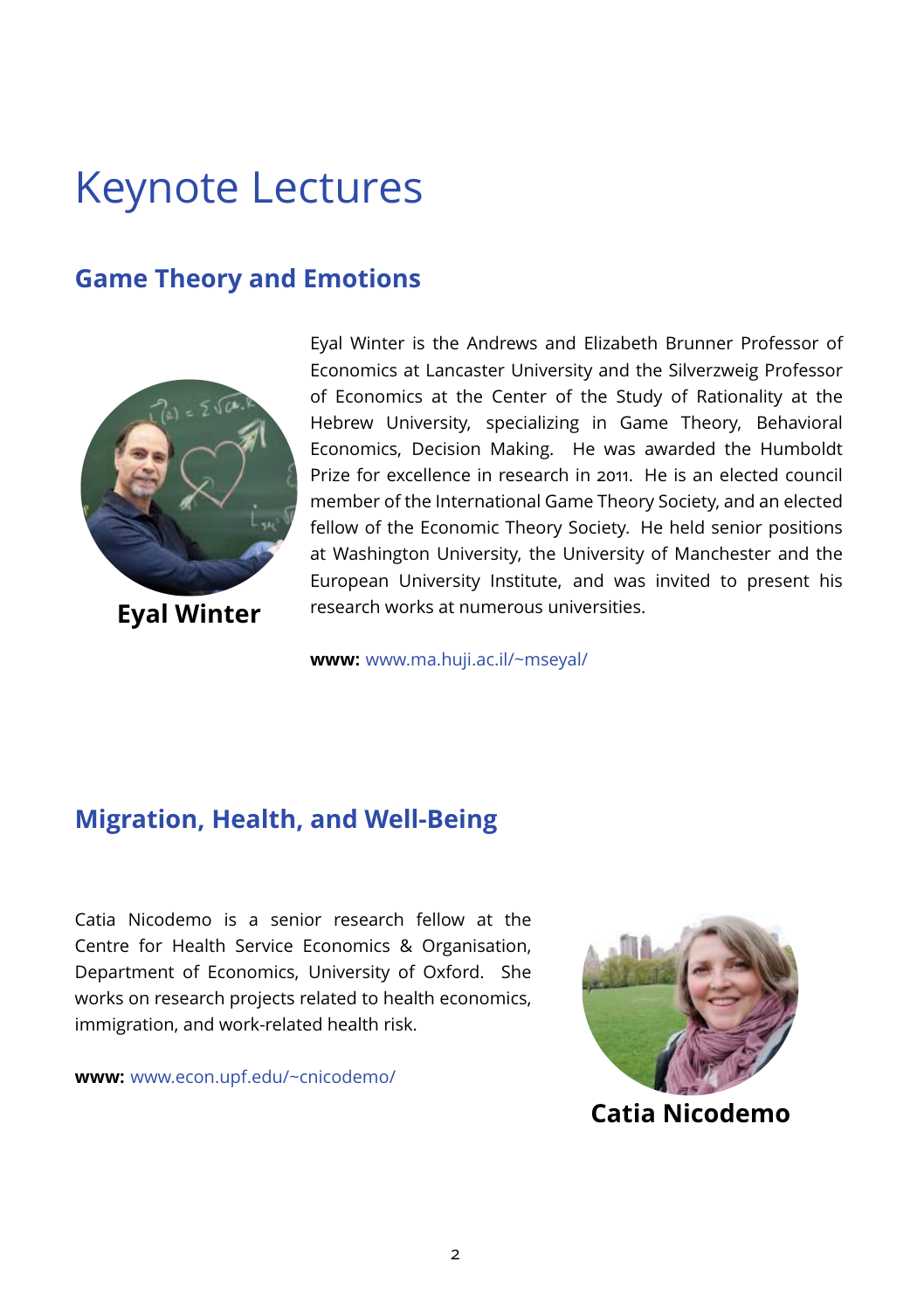# Conference Schedule

## **Monday June 10**

Venue: Kabaret Špaček, Kopečná 46, Brno

| 16:30 - 17:00   | Registration                    |
|-----------------|---------------------------------|
| $17:00 - 18:15$ | Keynote lecture by Eyal Winter  |
|                 | <b>Game Theory and Emotions</b> |
| $18:15 - 22:30$ | Dinner                          |

# **Tuesday June 11**

| from 8:00       | Venue: Faculty of Economics and Administration, Lipová 41a, Brno<br>Registration |                  |
|-----------------|----------------------------------------------------------------------------------|------------------|
| $8:30 - 9:30$   | Behavioral and Experimental Economics 1.1                                        | P <sub>403</sub> |
|                 | Behavioral and Experimental Economics 1.II                                       | S <sub>402</sub> |
|                 | Labor Economics 1                                                                | S <sub>401</sub> |
| $9:30 - 10:00$  | Coffee break                                                                     |                  |
| $10:00 - 11:00$ | Behavioral and Experimental Economics 2.1                                        | P <sub>403</sub> |
|                 | Behavioral and Experimental Economics 2.II                                       | S <sub>402</sub> |
|                 | Labor Economics 2                                                                | S <sub>401</sub> |
| $11:00 - 11:20$ | Coffee break                                                                     |                  |
| $11:20 - 12:20$ | Behavioral and Experimental Economics 3                                          | P <sub>403</sub> |
|                 | Labor Economics 3                                                                | S <sub>401</sub> |
| $12:20 - 13:15$ | Lunch                                                                            |                  |
| $13:15 - 14:30$ | Keynote lecture by Catia Nicodemo                                                | P <sub>403</sub> |
|                 | Migration, Health, and Well-Being                                                |                  |
| $14:30 - 15:30$ | Behavioral and Experimental Economics 4                                          | P <sub>403</sub> |
|                 | Labor Economics 4                                                                | S <sub>401</sub> |
| $15:30 - 16:00$ | Coffee break                                                                     |                  |
| $16:00 - 17:00$ | Behavioral and Experimental Economics 5                                          | P <sub>403</sub> |
|                 | Labor Economics 5                                                                | S <sub>401</sub> |
|                 |                                                                                  |                  |

Venue: Restaurant Mitrovski, Veletržní 716/13, Brno

19:00 – 22:30 Goodbye dinner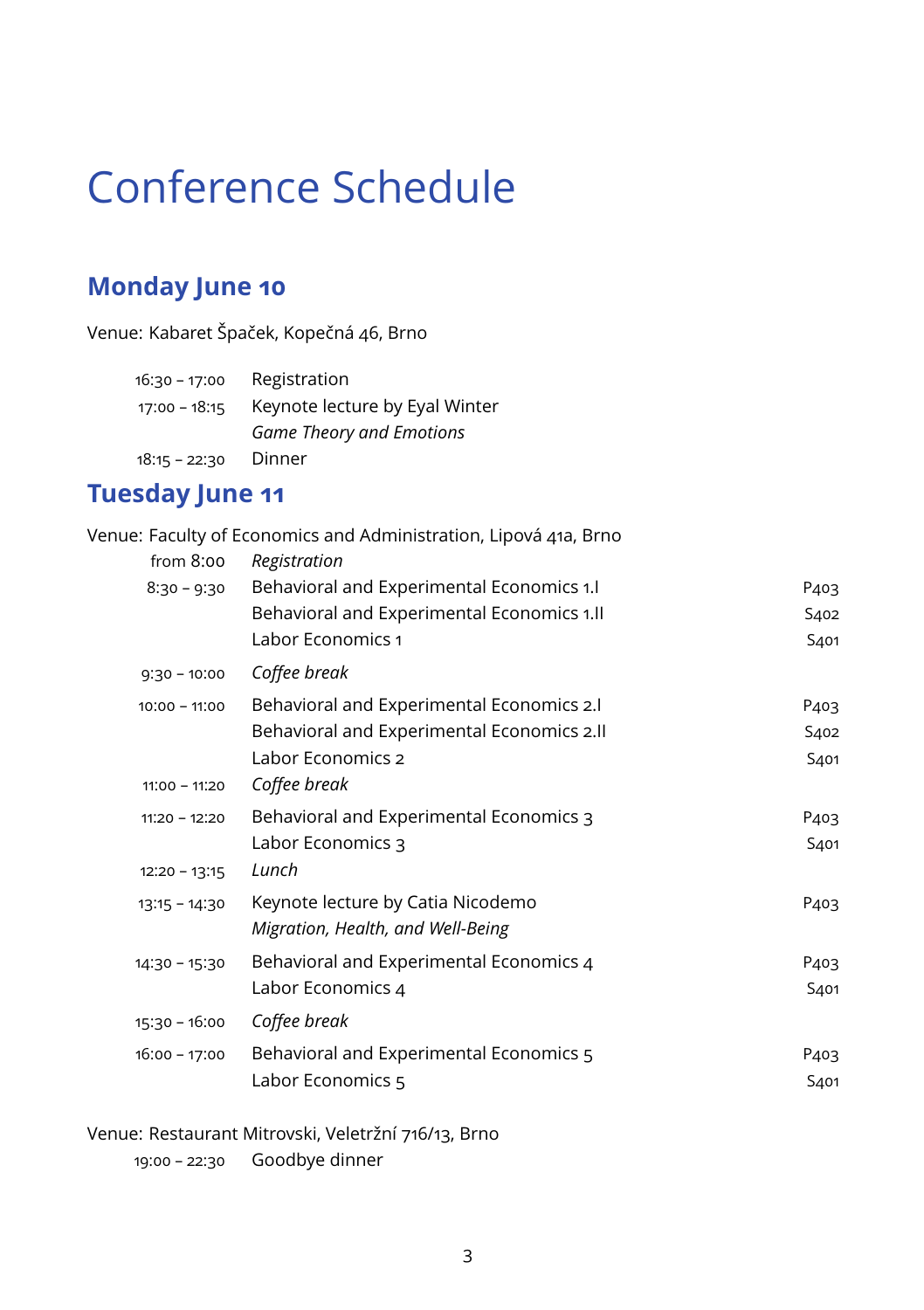| <b>Behavioral and Experimental Economics 1.1</b><br>Darya Korlyakova<br>Katarína Čellárová | Learning about Ethnic Discrimination<br>Distinguishing Reciprocity from the Joy of Destruction:   | 8:30-9:30 P403   |
|--------------------------------------------------------------------------------------------|---------------------------------------------------------------------------------------------------|------------------|
| Jana Cahlikova                                                                             | An Anatomy of Money Burning Game<br>Scapegoating: Experimental Evidence                           |                  |
| <b>Behavioral and Experimental Economics 1.II</b>                                          |                                                                                                   |                  |
| Vladimír Novák                                                                             | Status Quo and Beliefs Polarization of Inattentive Agents                                         | 8:30-9:30 S402   |
| James Tremewan                                                                             | Ambiguous Policy Platforms                                                                        |                  |
| <b>Behavioral and Experimental Economics 2.1</b>                                           |                                                                                                   | 10:00-11:00 P403 |
| Zahra Murad                                                                                | Fighting Alone or Fighting for a Team: An Experiment on Multiple<br><b>Pairwise Contests</b>      |                  |
| Victor Gonzalez-Jimenez                                                                    | The Dark Side of Monetary Bonuses: Theory and Experimental<br>Evidence                            |                  |
| Thi Thanh Tam Vu                                                                           | Pro-sociality and Contract Design: a Lab Experiment                                               |                  |
|                                                                                            | <b>Behavioral and Experimental Economics 2.II</b>                                                 | 10:00-11:00 S402 |
| Diya Elizabeth Abraham                                                                     | The Effects of Feeling (Un)trusted on Exploration in an Ambidex-<br>trous Decision Task           |                  |
| Katharina Pfeil                                                                            | Notches All Around - The Effect of Tax Discontinuities on<br>Individual Tax Evasion               |                  |
| Christine Grimm                                                                            | Strategic Manipulation of Contribution Information in Public Good<br><b>Games With Punishment</b> |                  |
| <b>Behavioral and Experimental Economics 3</b>                                             |                                                                                                   | 11:20-12:20 P403 |
| Sven Hartmann                                                                              | Television and Family Stereotypes: Evidence from East Germany                                     |                  |
| <b>Brecht Neyt</b>                                                                         | Education Level and Mating Success- Undercover on Tinder                                          |                  |
| Rostislav Staněk                                                                           | Do Richer People Give More to Charity? Lab-in-the-Field                                           |                  |
|                                                                                            | Experiments With Participants of a Randomized Controlled Trial                                    |                  |
| <b>Behavioral and Experimental Economics 4</b>                                             |                                                                                                   | 14:30-15:30 P403 |
| Sonkurt Sen                                                                                | Skills Accumulation With Malleable Ability: Evidence from a<br>Growth Mindset Intervention        |                  |
| Pol Campos-Mercade                                                                         | Incentivized Goals and Academic Performance                                                       |                  |
| Tommaso Reggiani                                                                           | <b>Residential Discrimination and Trustworthiness</b>                                             |                  |
| <b>Behavioral and Experimental Economics 5</b>                                             |                                                                                                   | 16:00-17:00 P403 |
| Joo Young Jeon                                                                             | Eye-image in Experiments: Social Cue or Experimenter Demand<br>Effect?                            |                  |
| Marianne Stephanides                                                                       | The Economics of Colors                                                                           |                  |
| Eugenio Levi                                                                               | An Experimental Test of Keynes' 'Animal Spirits'                                                  |                  |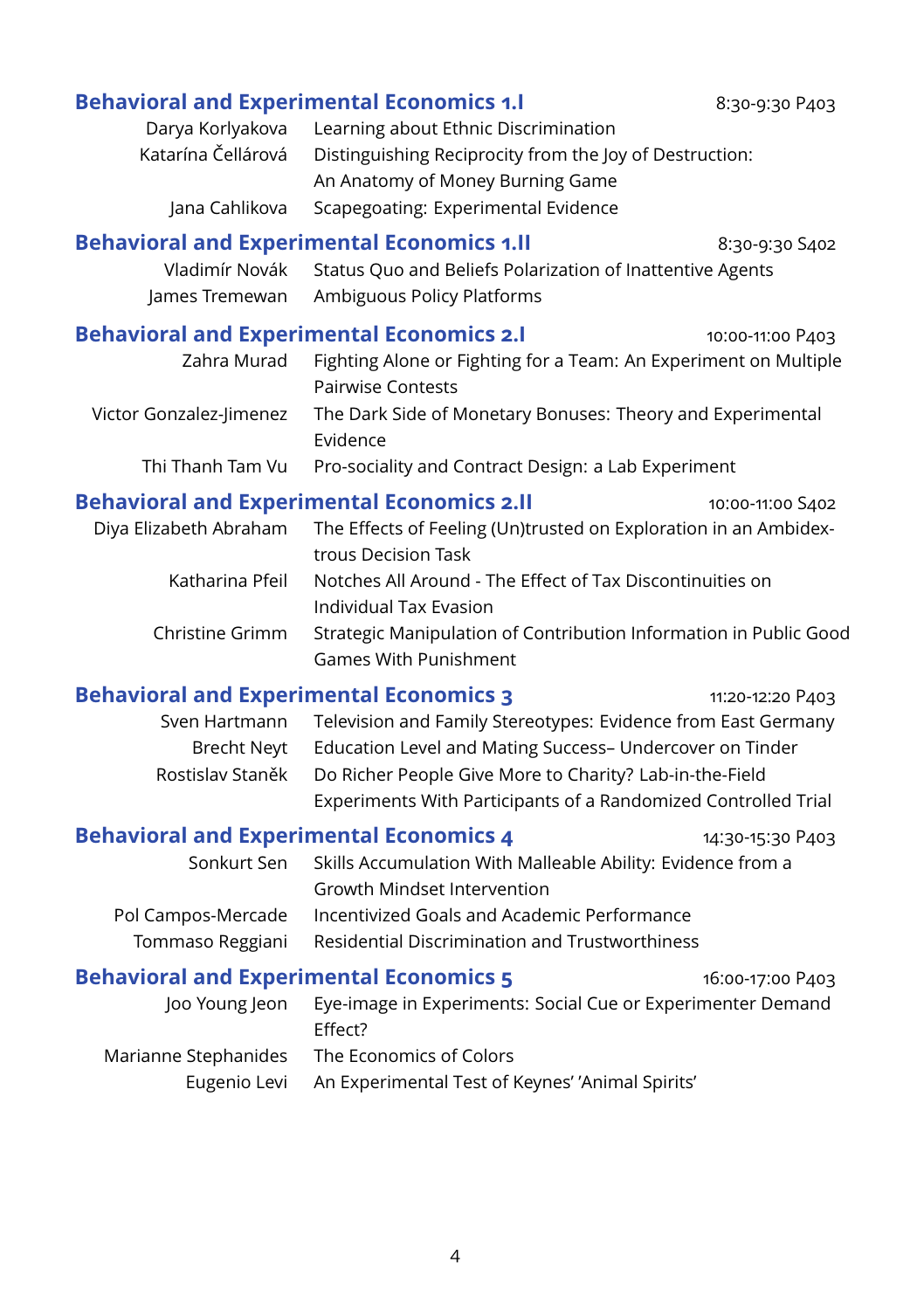**Labor Economics 1** 8:30-10:30 Room S401

| Sekou Keita                  | Say It Like Goethe: Language Learning Services Abroad and the<br>Self-Selection of Immigrants                              |
|------------------------------|----------------------------------------------------------------------------------------------------------------------------|
| Jarmila Oslejova             | Employment and Wage Returns to Citizenship for Immigrants<br>Across Two Naturalization Regimes in Belgium                  |
| Davit Adunts                 | Seasonal Migration and Education of Children Left Behind:<br>Evidence from Armenia                                         |
| <b>Labor Economics 2</b>     | 10:00-11:00 Room S401                                                                                                      |
| Jonas Feld                   | Are Minimum Wages Affecting Immigration Rates? Evidence from<br><b>EU Countries</b>                                        |
| Jan Wickerath                | Rush Hours and Urbanization                                                                                                |
| Štěpán Mikula                | Air Pollution and Migration: Exploiting a Natural Experiment from<br>the Czech Republic                                    |
| <b>Labor Economics 3</b>     | 11:20-12:20 Room S401                                                                                                      |
| Lorenzo Neri                 | The More, the Merrier? The Impact of Gentrification on Student<br>Achievement                                              |
| <b>Gilabert Paulino Font</b> | Taking Cover: Human Capital Accumulation in the Presence of<br>Shocks and Health Insurance                                 |
| Simon Amez                   | Smartphone Use and Academic Performance: Correlation or<br>Causal Relationship?                                            |
| <b>Labor Economics 4</b>     | 14:30-15:30 Room S401                                                                                                      |
| Ekaterina Travova            | Under Pressure? Performance Evaluation of Police Officers as an<br>Incentive to Cheat: Evidence from Drug Crimes In Russia |
| Martin Guzi                  | Driven By History: The Czech Presidential Elections                                                                        |
| Ondřej Krčál                 | Made for the Job or By the Job? A Lab-in-the-field Experiment<br>With Firefighters                                         |
| <b>Labor Economics 5</b>     | 16:00-17:00 Room S401                                                                                                      |
| Audrey Au Yong Lyn           | Prohibition Without Protection: Marriageable Age Law Reforms<br>and Adolescent Girls' Fertility in Mexico                  |
| Kristína Hrehová             | Long Commutes and Relationship Stability: Evidence from<br>Germany.                                                        |
| Geghetsik Afunts             | Who Divorces Who: Educational Homogamy and Changes in<br><b>Marital Stability</b>                                          |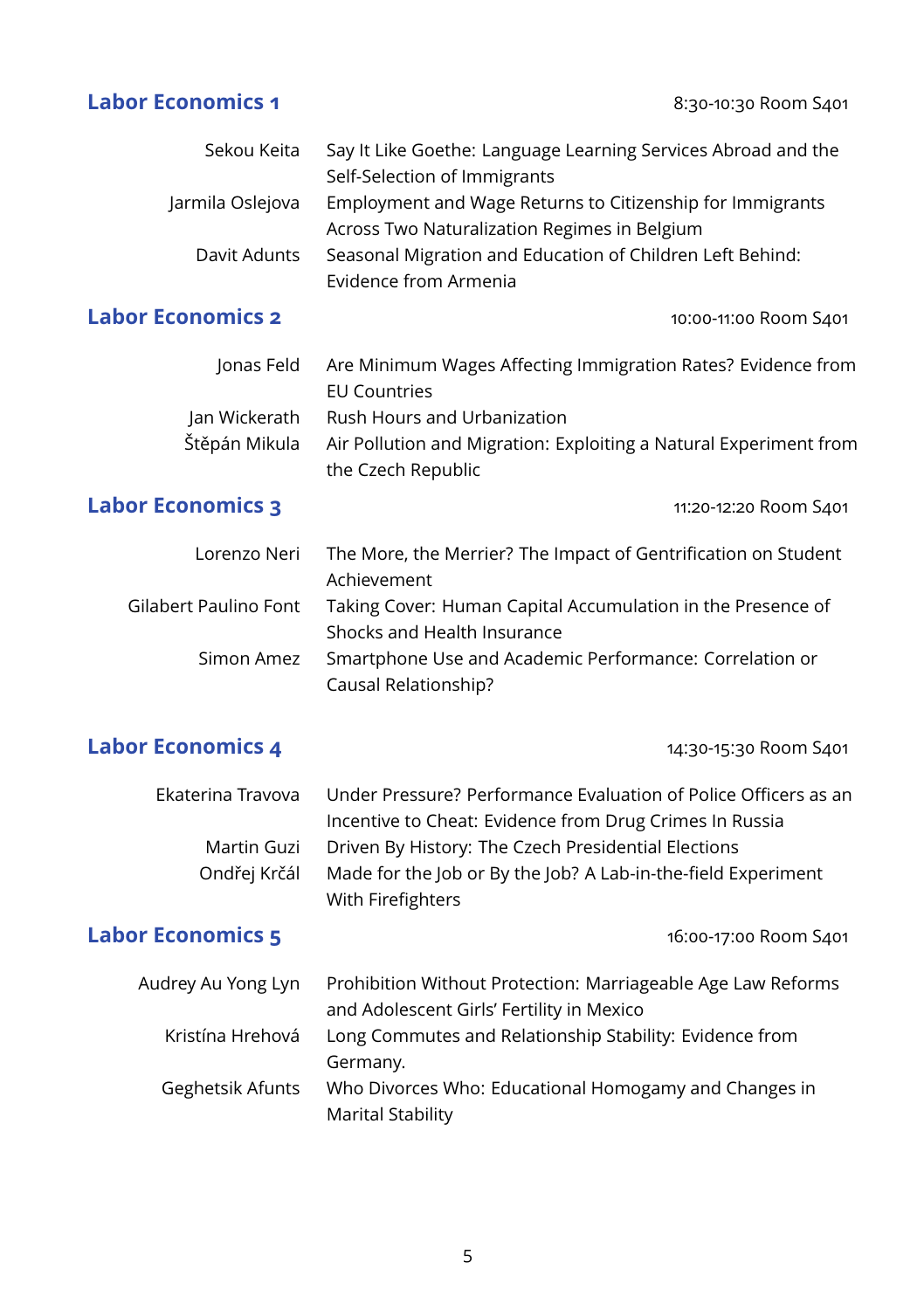# General Information

## **Guidance for Presenters and Session Chairs**

The conference features five sessions in two panels. We suggest speakers prepare a 20-minute presentation and upload their slides in ppt or pdf on the computer before the session begins. Each room is equipped with a computer, a projector and a whiteboard. Papers will be presented in the order listed in the program. The last presenter will chair the session and keep time.

#### **Best Paper Award**

The winning paper will be announced before the keynote lecture on Tuesday.  $\triangleq$  next to abstract indicates papers nominated for the Award.

#### **Coffee Breaks and Lunch**

The coffee breaks and lunch will be on the 4th floor. A ring of the bell will announce the start of each session.

#### **WiFi**

Wireless Internet is available through *eduroam* network. If you require access information, please contact the registration desk.

#### **Getting around**

Brno provides a great public transport system that runs 24/7 - buses, trams, and trolleybuses during the day, night buses after 11 pm. The conference venue (Faculty) is 10 minutes by tram no. 1 (direction: Ečerova) from the main train station to the stop Lipová. The fare is 20 Kč (about 0.8 Euro) for a 15-minute ticket, or 25 Kč (about 1 Euro) for a 60-minute ticket. The tickets can be bought from the yellow ticket vending machines at the bus/ tram stop, or at the newspaper stalls. SMS tickets can be purchased as well but only with a Czech phone number.

**Due to reconstructions, the trains do not stop at the Brno main train station ("Brno hlavní nádraží"). You will arrive at "Brno – Dolní nádraží" where bus no. 61 will take you to the main train station - the transfer is included in your train ticket.**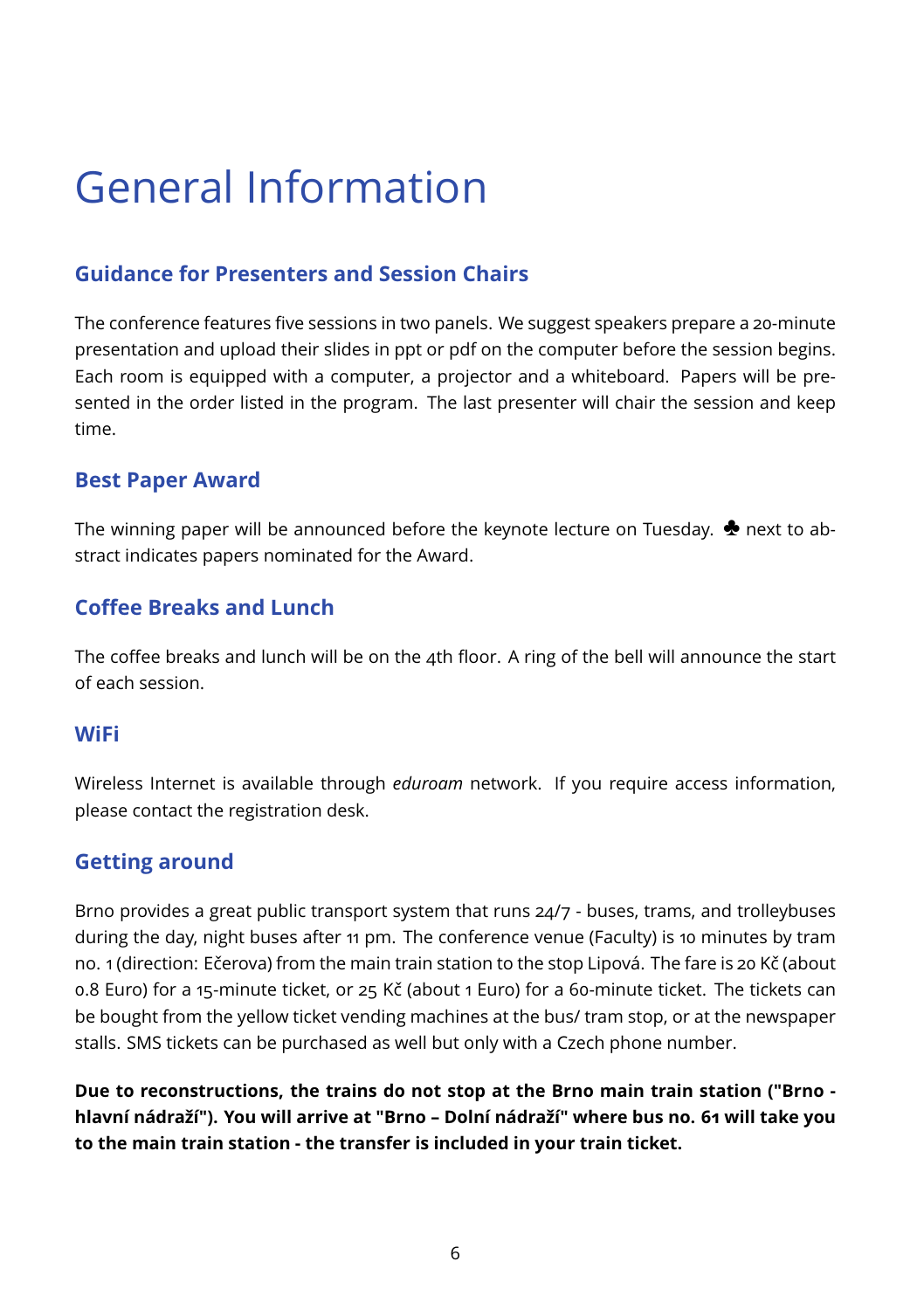# <span id="page-8-0"></span>Behavioral and Experimental Economics Panel

#### **Learning about Ethnic Discrimination**

P403 ♣

#### **Darya Korlyakova**

CERGE-EI

Rational and behavioral theories tend to disagree on whether people prefer to learn from accurate or like-minded information sources, especially about controversial and emotional issues. This disagreement motivates the following question: Which sources do people choose to acquire information about ethnic discrimination? In addition, it is unclear whether people select sources with the highest potential to shift their beliefs. This raises the second question: Which sources cause the strongest updating of beliefs about ethnic discrimination? To answer these questions, we conduct a two-wave survey experiment with a large sample representative of Czech population. A novel feature of our design is that exogenous information provision from three sources (ordinary people, human resource managers and researchers studying ethnic minorities) is complemented with endogenous information acquisition from the same sources. We find that individual's beliefs respond most strongly to information from experts (researchers and HR managers). Consistent with the strength of belief updating, more individuals prefer to acquire information from experts over information from ordinary people. We suggest that perceived source accuracy could explain our results. Self-reported attitudes to ethnic minorities (Asians in this study) and charity donations are unresponsive to information treatment. Together, rationality in information acquisition and belief updating is in line with standard economic theory.

## **Distinguishing reciprocity from the joy of destruction: An anatomy of money burning game Burning and BESO**

P403

**Katarína Čellárová**, Ondřej Krčál and Rostislav Staněk

Masaryk University

The joy of destruction game is typically used to measure the anti-social behavior. Two players decide at the same time if they want to burn the partner's money for a small cost. While some authors claim that motives behind money burning lie in the pleasure of being nasty, other scientists suggest to explain it by an inequality aversion, or by reciprocity that comes from simultaneous decision-making. We replicated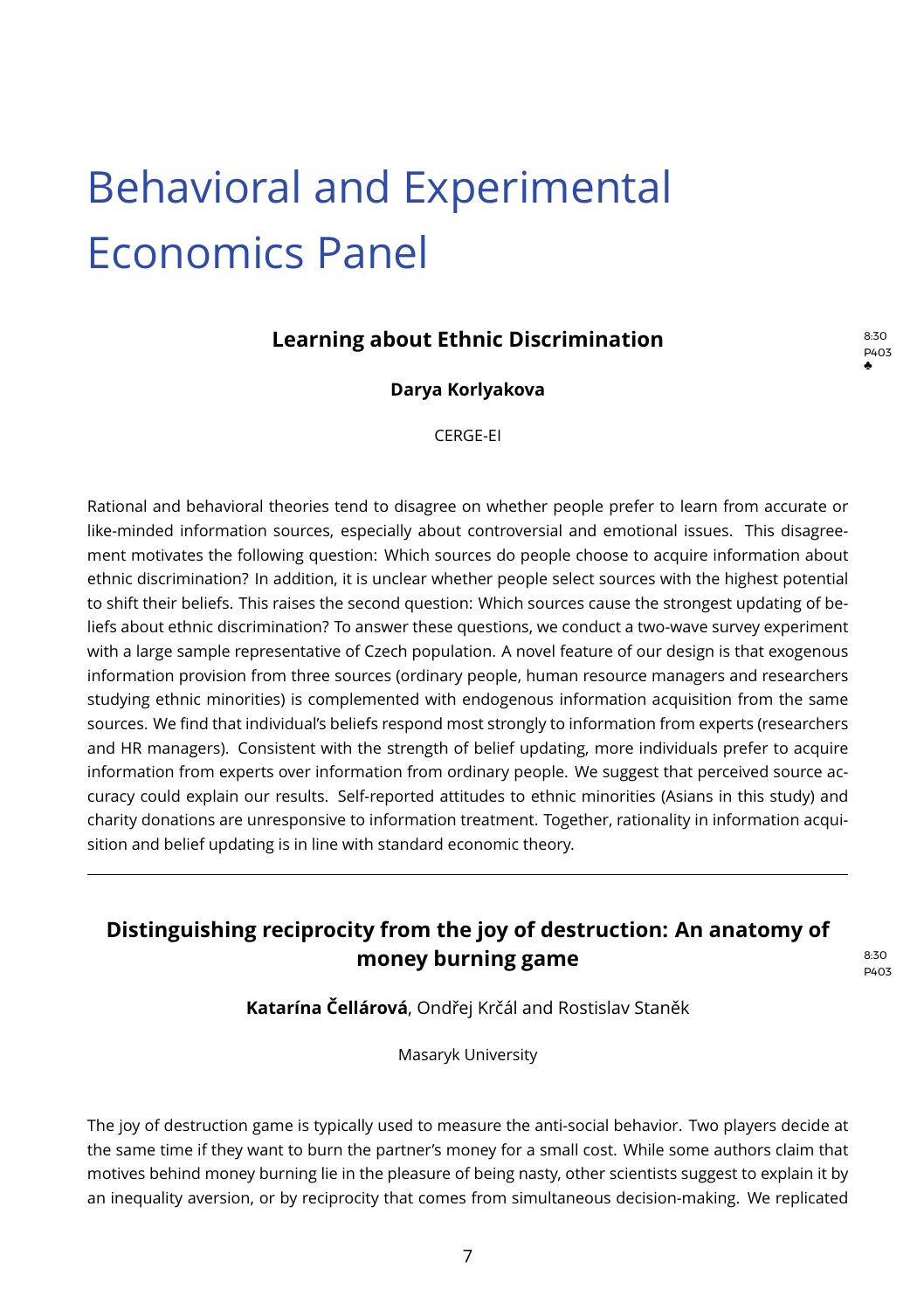<span id="page-9-0"></span>laboratory experiment by Abbink & Sadrieh (2009) and added steps to distinguish between reciprocity and pleasure of being nasty. Four stages included replication of the original experiment, beliefs elicitation, strategy method decisions and control for inequality aversion. In addition, participants filled the questionnaire with a measurement of IRI – interpersonal reactivity index. Design of experiment enables us to distinguish between four types of subjects – nice, reciprocal, inequality averse and destructive. From 300 subjects attending our experiment, those who decided to burn partner's money formed only 8.7% of all participants. Almost half of the subjects acted reciprocal, with a belief about the partner's action positively correlated with actual burning and following partner's decision in strategy method questions. Inequality aversion was the driver of behavior for a 6% of subjects, and pleasure of being nasty was behind burning of only 1.7% subjects. Destructors burned money regardless of partner's action, and had significantly lower IRI than others. Our results suggest that anti-social behavior in the joy of destruction game is driven by reciprocity, with minor influence of inequality aversion. We did not find an evidence that pleasure of being nasty is the reason why people choose to burn in this game.

#### **Scapegoating: Experimental Evidence** 8:30

Michal Bauer, **Jana Cahliková**, Julie Chytilová, Gerard Roland and Tomáš Želinský

Max Planck Institute for Tax Law and Public Finance

What are the underlying mechanisms behind the contagion of inter-group harm among masses? We explore how group identity shapes the willingness to engage in scapegoating, i.e., to punish innocent individuals for the actions of somebody else. We develop a novel experimental paradigm – the Scapegoat Punishing game – implemented among youth in Eastern Slovakia, a region with inter-ethnic tensions between the majority group and the Roma minority. An impartial Punisher receives information that a Wrongdoer malevolently reduced the earned income of an anonymous person from the Punisher's group. We manipulate signals about the ethnicity of the Scapegoat, a completely innocent person, and the Wrongdoer. We find strong biases in punishment. First, people punish more severely Wrongdoers from an out-group, as compared to in-group members, for the same misbehavior. Second, a nonnegligible fraction of subjects punish Scapegoats for actions of Wrongdoers. Such scapegoating is twice as large for Roma Scapegoats as compared to Scapegoats from the majority group. This magnified tendency to punish the minority Scapegoats is not driven by collective punishment or unconditional hate against Roma. These behavioral phenomena can help to explain why harmful behavior against minorities can easily spread among masses.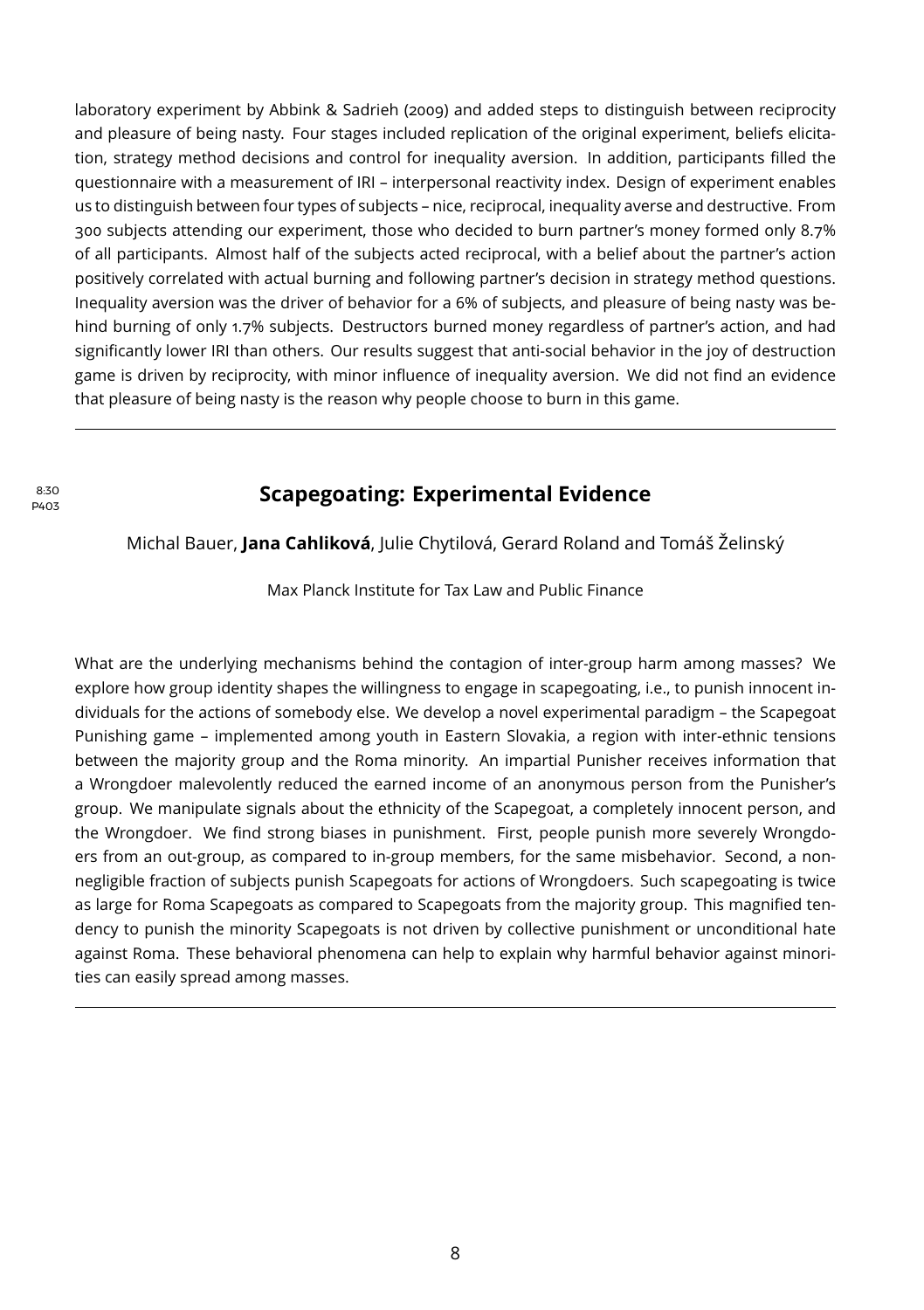## <span id="page-10-0"></span>**Status Quo and Beliefs Polarization of Inattentive Agents** 8:30

Andrei Matveenko and **Vladimír Novák**

CERGE-EI

Many real-world situations involve a choice between the implementation of a new policy with an unknown outcome and the preservation of the status quo. We investigate the role of the value of a known policy with a certain payoff on the belief polarization of agents. We model agents to be rationally inattentive: some information about the new policy can be acquired before the choice is made, but doing so is costly. We show that even small changes in the agents' perception of the status quo can lead to opinion polarization. Such behavior is caused by agents not learning about the states separately but by endogenously pooling them into groups and acquiring only necessary information for disentangling the groups of states. As a consequence, the agents might update their expected belief from the new policy wrongly, away from the true payoff.

#### **Ambiguous policy platforms** BESS AMBIGUOUS

Alexander Wagner, Juha Tolvanen and **James Tremewan**

University of Auckland

We use a laboratory experiment to study how the appeal of ambiguous platforms depends on the uncertainty that voters have about candidates' preferences. The experiment builds on the predictions from Tolvanen (2019). We develop two treatments, one with two candidates free to choose any platform, and one where one candidate always runs with the centrist platform. When one candidate is a known centrist, we expect extreme candidates to more often choose an ambiguous platform and extreme voters to vote more for ambiguous platforms. Our results are in line with these hypotheses, but only for candidates who understand correlations, and voters who are strategically sophisticated, cognitive requirements of the equilibrium predictions.

## **Fighting alone or fighting for a team: An experiment on Multiple Pairwise Contests** 10:00

P403 ♣

Lingbo Huang and **Zahra Murad**

University of Portsmouth

People who compete alone may entertain different psychological motivations from those who compete for a team. We examine how psychological motivations influence individual competitive behavior in response to a head start or a handicap when competing alone or competing for a team. We find that

S402

#### S402 ♣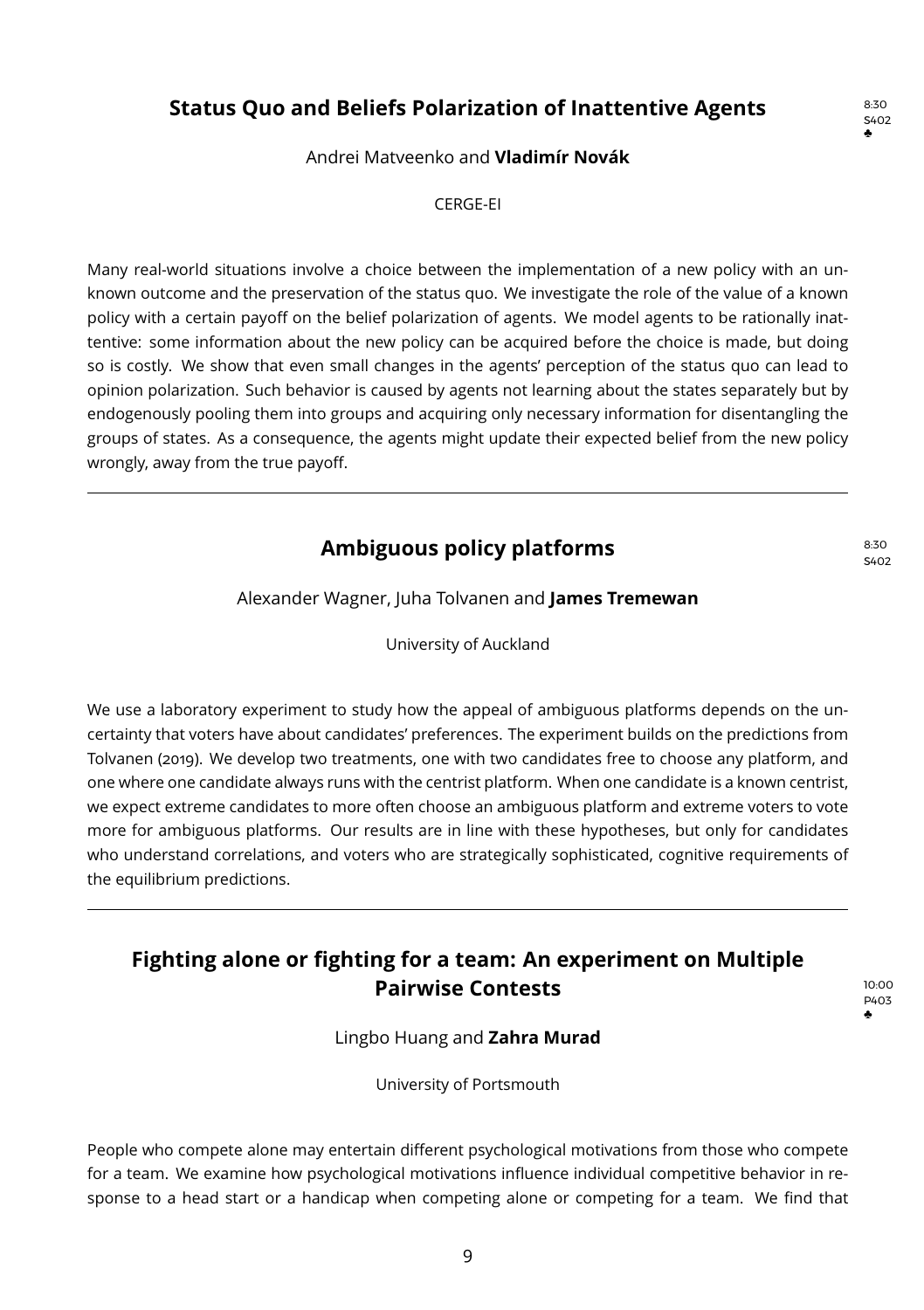<span id="page-11-0"></span>contestants' behavior in both individual and team contests exhibits a psychological momentum effect, whereby leaders fight harder than trailers. However, the momentum effect is significantly larger in individual contests than in team contests and further disappears in team contests that are enriched with pre-play communication. The rational model, which predicts neither momentum effects nor treatment differences, fails to explain our findings. The findings can be better explained by a combination of two behavioral models: disappointment aversion and the responsibility-alleviation effect.

#### **The Dark Side of Monetary Bonuses: Theory and Experimental Evidence** P403

Patricio S. Dalton **Victor Gonzalez-Jimenez** and Charles N. Noussair

University of Vienna

To incentivize workers and boost performance, firms often offer monetary bonuses for the achievement of production goals. Letting the worker set her own goal is not only beneficial in settings in which the principal does not have complete information about the abilities of the worker on the delegated task, but also creates a motivation in the worker associated to the desire of not falling short from it. This paper studies whether paying monetary bonuses when goals are reached can crowd-out the intrinsic motivation that the goal creates. We develop a theoretical model which predicts that if the worker is sufficiently loss averse, offering a monetary payment to reach a goal will be counterproductive, because the loss averse worker will set a lower goal, which in turn will negatively affect performance. Results from a controlled laboratory experiment corroborates this prediction. This paper highlights the limits of monetary bonuses as an effective incentive.

P403 ♣

♣

#### **Pro-sociality and contract design: a lab experiment** 10:00

**Thi Thanh Tam Vu**, Maria Bigoni and Matteo Ploner

University of Trento

A unifying theme in the literature on organizations is the importance of workers' pro-social motivation on effort provision: in a task yielding a pro-social outcome, effort levels of pro-socially motivated workers under no incentive pay contract can approach those generated by high-powered piece-rate contract. This suggests that employers should condition their contract offer on workers' pro-sociality to maximize profits. Using a classic principal-agent setting, we present the first experimental evidence on the contingency of workers' pro-sociality on their effort provision and employers' contract choice and profit.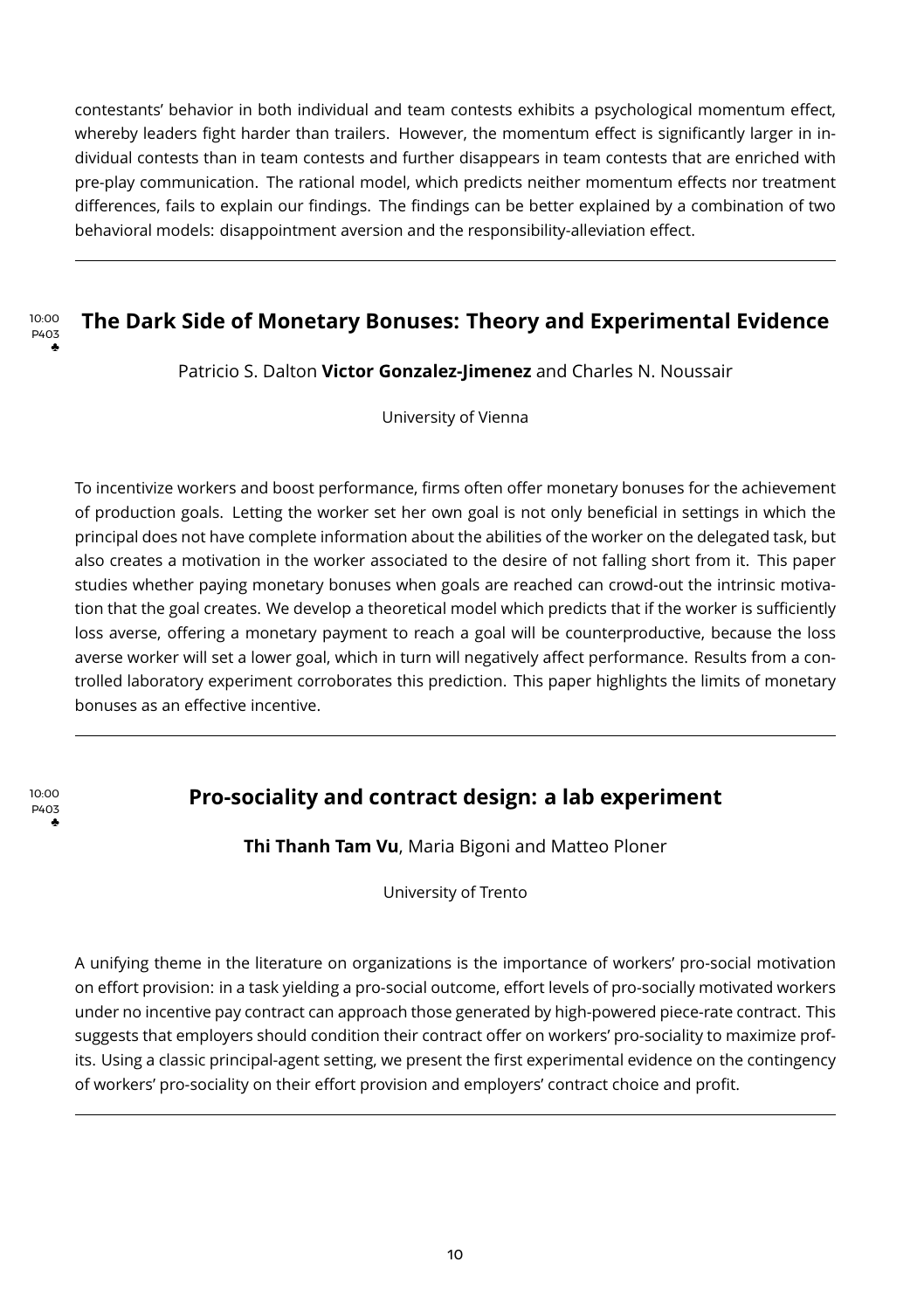#### <span id="page-12-0"></span>**The Effects of Feeling (Un)trusted on Exploration in an Ambidextrous Decision Task** 10:00

S402

**Diya Elizabeth Abraham**, Johanna Gruenauer and Vladimír Novák

Masaryk University and WU Vienna

Research on organizational ambidexterity acknowledges the role played by key decision makers in whether a firm can strike the right balance between the search for new knowledge (exploration) on the one hand and the use of existing knowledge (exploitation) on the other. Despite extensive work on the concept of organizational ambidexterity, the understanding of the factors that shape individual exploration and exploitation tradeoff decisions is still in the early stages. Research on intrinsic motivation suggests that the feeling that one is trusted (or untrusted) might be an important factor that affects individual exploration. According to this literature, intrinsic motivation is increased when an individual feels a sense of responsibility and impact of her/his choices on the outcome as well as when s/he perceives that there are high expectations of her/his competence with respect to the assigned task. Greater intrinsic motivation leads the individual to search for more information (explore) in order to achieve the best possible outcome while lower intrinsic motivation should decrease the time spent in search and lead to more time spent in utilizing existing knowledge (exploitation). We thus hypothesized that feeling trusted (untrusted) would increase (decrease) the level of exploration exhibited by trustees compared to the control treatment via the intrinsic motivation channel. We use a novel method of inducing felt trust and untrust and a modified version of the two-armed bandit task to measure exploratory behavior. Our preliminary analysis indicates the asymmetrical impact of trust on exploration, i.e. that feeling untrusted does significantly reduce the likelihood of exploration compared to the control, but feeling trusted does not increase exploration. We also find that feeling untrusted negatively impacts performance in this task. These effects persist after controlling for risk aversion, gender and age. Implications of these findings and future research looking into the phenomena of trust and exploration are discussed.

#### **Notches All Around - The Effect of Tax Discontinuities on Individual Tax Evasion** 10:00

 $5402$ 

#### **Pfeil Katharina**

Walter Eucken Institut and University of Freiburg

Tax exemption limits for marginal employment (e.g., the mini-job threshold in Germany) or VAT exemptions aim at incentivizing individuals to take up employment and to honestly report transactions. While such thresholds are common in many tax and social security systems or welfare programs, their disincentives are debated. Individuals may adjust to the discontinuity either by decreasing labor supply or by under-declaring income. In this study, we examine the causal effects of continuous versus discontinuous tax systems on tax evasion. In a lab experiment with a real-effort task, subjects choose between two different incomes and report their income. We predict that individuals evade more when choosing between a lower tax-free income and a higher taxable income above the threshold than when choosing between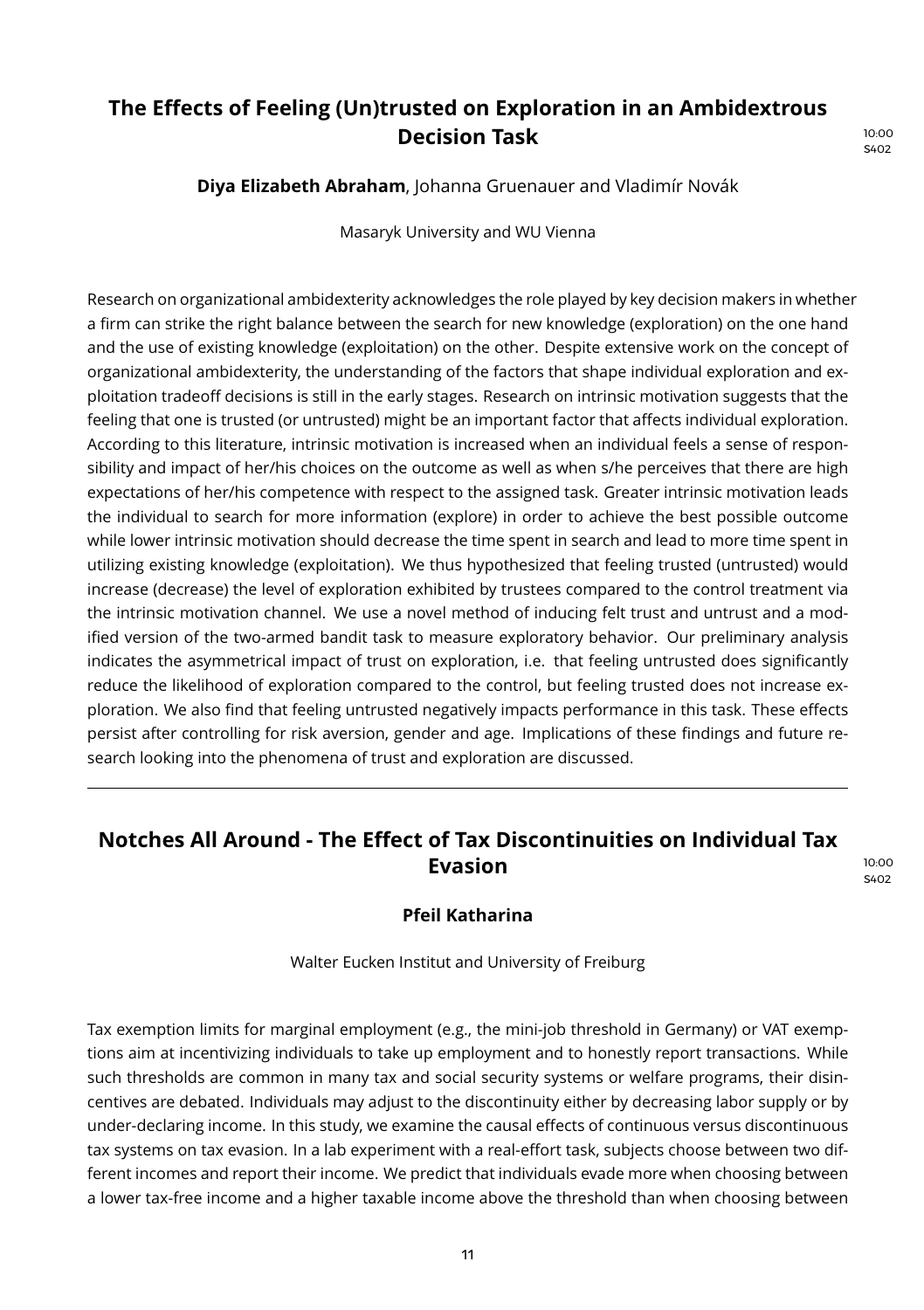<span id="page-13-0"></span>two taxable incomes in a continuous system. This will inform our understanding of the influence of policy instruments such as tax exemption limits on compliance. We aim to contribute to the literature on the behavioral effects of kinks and notches in tax systems.

#### **Strategic Manipulation of Contribution Information in Public Good Games with Punishment** 10:00

**Christine Grimm**

Vienna University of Economics and Business

The reliability of information holds the potential for considerably influencing decisions made by individuals. This comes with the ability to damage or to increase the efficiency of social groups. While former work focuses on exogenously induced misinformation and its impact on decision-making, this project adds to this literature by introducing an option of endogenous information manipulation in a cooperative context. The fundament of the experimental investigation is a Public Good Game with punishment. Different treatments cover options for manipulation of the public record and verification as well as two different approaches of punishment. By targeting the question when endogenous misinformation occurs and how to overcome it, the implications of the project can be manifold including but are not limited to Fake News in Social Media.

#### **THE TELEVISION AND FAMILY Stereotypes: Evidence from East Germany**

#### **Sven Hartmann**

IAAEU - Trier University

In this paper, we study the long-term causal effects of West German television (WGTV) exposure on family role models in East Germany. In particular, we analyze the impact of television reception on marriage, divorce, and fertility rates. We exploit the fact that individuals in some areas of East Germany - due to their geographic location - could not receive WGTV prior to the reunification in 1989. By analyzing survey data, our results show that for women living in areas with former WGTV reception, being married or being a mother is significantly less relevant for happiness. Furthermore, the probability of these women to be married or have children is significantly lower compared to women living in the control area. Moreover, the probability of being divorced is higher in these areas. The analysis of administrative data yields that WGTV has a significant and negative impact on marriage rates and a significant and positive impact on divorce rates, even 25 years after the reunification.

S402

P403 ♣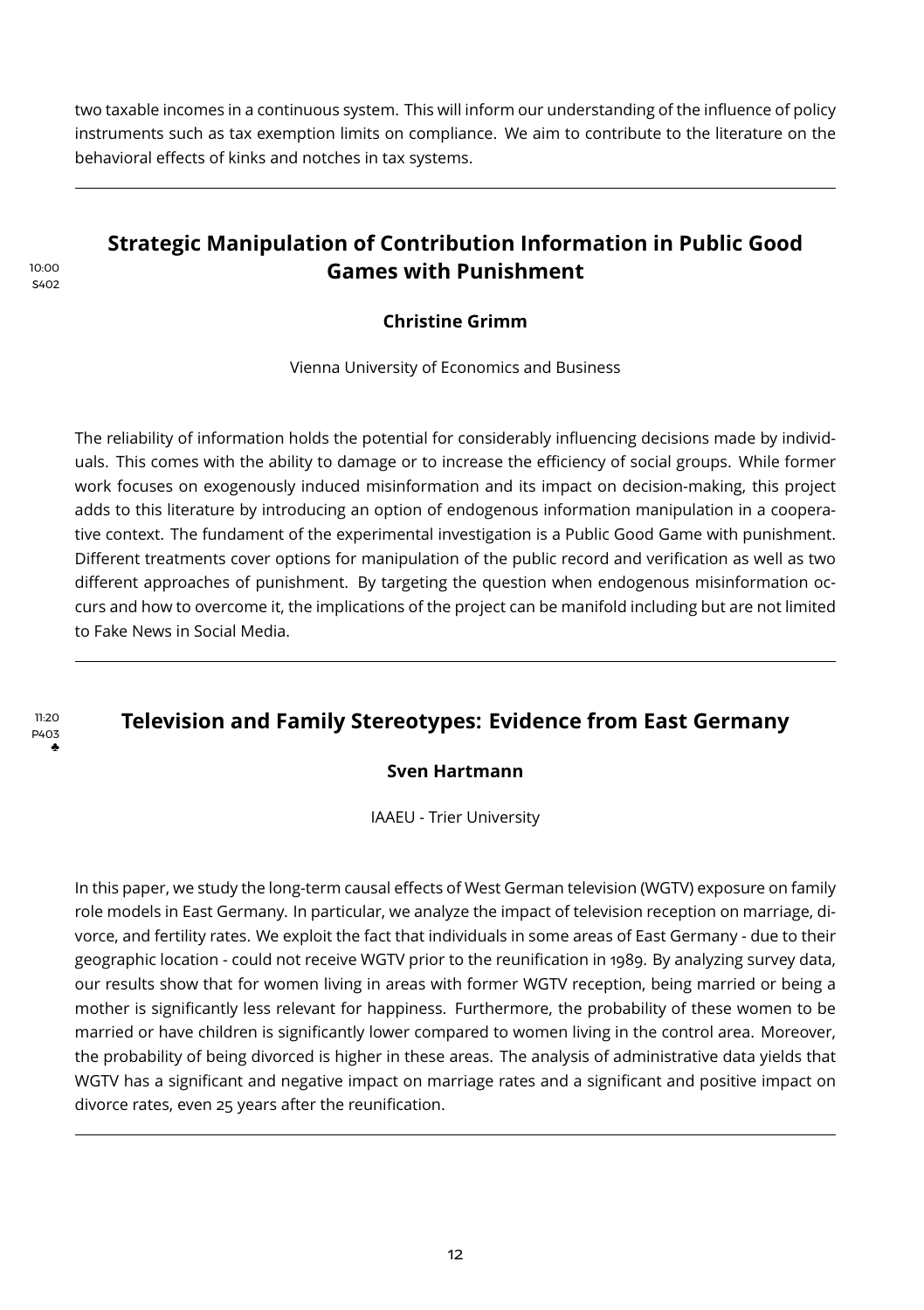#### <span id="page-14-0"></span>**Education Level and Mating Success– Undercover on Tinder** 11:20

**Brecht Neyt**, Sarah Vandenbulcke and Stijn Baert

Ghent University

In this study, we examine the impact of an individual's education level on her/his mating success on the mobile dating app Tinder.For this means, we conducted a field experiment on Tinder in which we collected data on3,600 profile evaluations. In line with previous studies from the field of evolutionary psychology, our results indicate a heterogeneous effect of education level by gender: while females strongly prefer a highly educated potential partner, we cannot accept this hypothesis for males. Additionally, in contrast with most previous studies on partner preferences in an offline context and on classic online dating websites, we do not find any evidence for preferences for educational assortative mating, i.e.preferring a partner with a similar education level.We argue that this is due to our research design, which allows us to examine actual (instead of stated) mate preferences in a dating market without search frictions and social frictions

## **Do richer people give more to charity? Lab-in-the-Field Experiments with Participants of a Randomized Controlled Trial** 11:20

P403

#### Ondřej Krčál and **Rostislav Staněk**

Masaryk University

This paper contributes to the literature studying the effect of wealth on pro-social preferences. The available evidence is either based on self-reported behavior or suffers from the endogeneity problem. We address this methodological problem by conducting an incentivized lab-in-the-field experiment with participants of an RCT Rapid Re-Housing Brno, in which randomly selected families receive rental contracts for public housing, while the control families do not receive any public assistance and remain in bad housing conditions. The treatment has no impact on liquidity or financial wealth of the families. The treatment families are therefore richer only in terms of their access to a more valuable stream of consumption stream of housing services. This enables us to measure how generosity is affected by a change in wealth in terms of higher living standard, as opposed to a change in liquidity. In the experiment, adult family members make two choices about how much money to donate to charity: in one choice the amount donated is observed by the experimenter, in the other choice it is anonymous. While the subjects give about 20% less if their donation is anonymous, we do not find any differences in generosity between the treatment and control groups in both the anonymous and the observed donation. Hence being richer in terms of better housing conditions has no impact on the generosity of our subjects.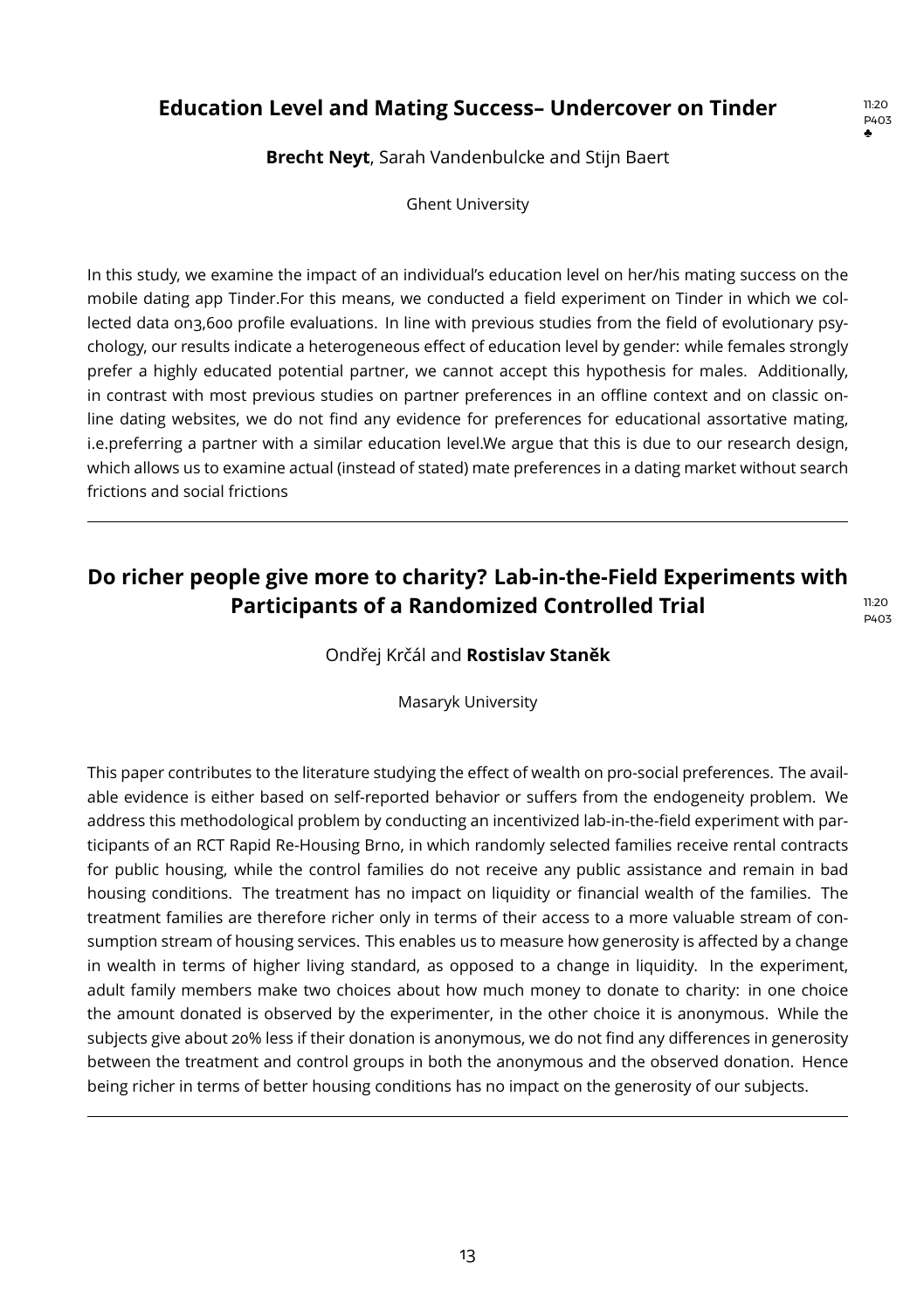## <span id="page-15-0"></span>**Skills Accumulation with Malleable Ability: Evidence from a Growth** 14:30 **Mindset Intervention**

Adeline Delavande, Emilia Del Bono, Angus Holford and **Sonkurt Sen**

University of Essex

Existing research shows that students endowed with "growth mindset"; a belief that one's intelligence and cognitive abilities are malleable so can be increased through effort, rather than fixed traits; are more likely to be academically successful. Interventions attempting to inculcate beliefs, particularly in groups with low academic performance, have therefore been posited as a way to improve, or close ethnic or social gaps in, students' performance. How-ever, the mechanisms through which the claimed benefits are found are poorly understood.In this paper we evaluate the effects of a randomized light touch intervention given to first year university students in the UK on a validated growth mindset scale, their subjective beliefs about the production function for educational performance, and various measures of study habits measured two months later, compared with baseline pre-treatment measures and a control intervention. We document a positive treatment effect on students' growth mindset, grades, academic habits such as prioritizing what they are doing worst and what they have not studied in a while in the spring semester. We also find a positive effect on the expected mark.

#### **Incentivized Goals and Academic Performance** 14:30

#### **Pol Campos-Mercade** and Erik Wengström

Lund University

We run a field experiment with 628 university students to study the effects of an incentivized goal on academic achievement. We offer 301 students € 300 conditional on attaining a goal GPA. The goal is set just above the passing grade to explore the heterogeneous treatment effects on high and low ability students. We complement administrative data on the students'academic performance with lab-in-the-field measures of students' preferences, beliefs, and WTA for this policy. First, we show that students value the goal more than they value its monetary value. Second, we show that, on average, the treatment effect on students' academic outcomes is small and non significant. The only students positively affected are those who are precisely below the threshold of attaining the goal. This effect is only driven by males. Surprisingly, we find suggestive evidence that female treated students are more likely to drop out from their studies. Third, we find little evidence of spillover effects between treated and non-treated students. Finally, we find that the treatment effects are only positive for students with bad study habits and for students with high intrinsic motivation.

P403

P403 ♣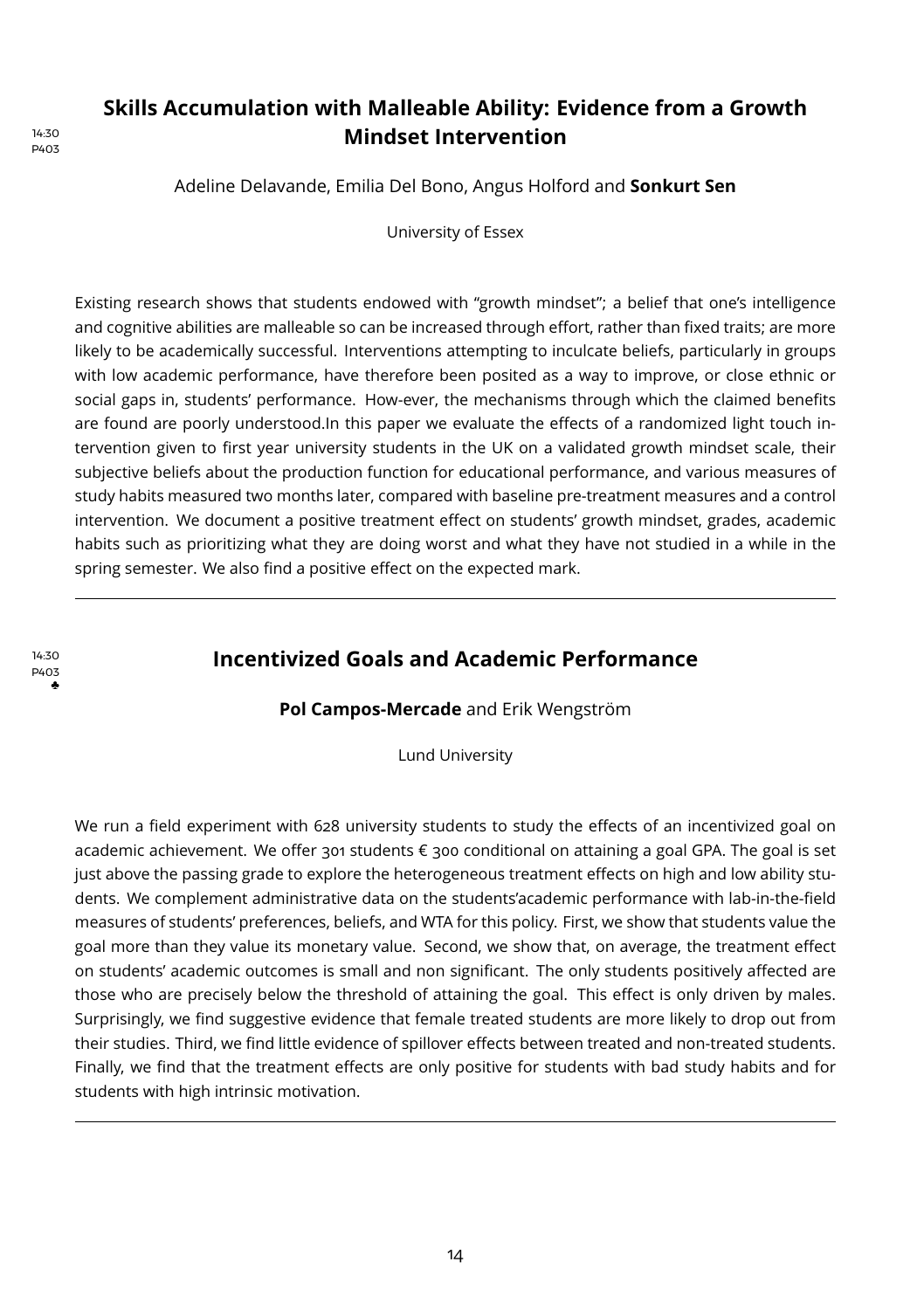#### <span id="page-16-0"></span>**Residential discrimination and trustworthiness** 14:30

Ondřej Krčál, Štěpán Mikula, **Tommaso Reggiani** and Rostislav Staněk

Masaryk University

There is some evidence that people are discriminated based on where and how they live (see, e.g., Golabek-Goldman, 2016; Bonnet et al., 2016). This project combines a field experiment and a laboratory experiment to test the presence of residential discrimination in the labor market and to study a possible mechanism behind the bias. In the correspondence study, we sent 1,347 job applications for low-qualified front-desk jobs in a local job market. The CVs differ in two main aspects: (I) the home address signaling the quality of neighborhood / housing, (II) the individual skills of the applicant. We measure the response rate, i.e., whether there is any positive reply to the email from the potential employer. We find a relatively large and statistically significant effect generated by the neighborhood variation: The response rate is 25% higher for applicants in a good neighborhood compared to a bad one, while housing conditions do not systematically influence the outcome. Throughout a complementary laboratory study, we provide some evidence about the trustworthiness-based roots of such discriminatory behavior.

#### **Eye-image in Experiments: Social Cue or Experimenter Demand Effect?** 16:00

P403

Subhasish M. Chowdhury, **Joo Young Jeon** and Bibhas Saha

University of Reading

The existing experimental studies of social-cues (especially with eye-image) using dictator games cannot separate the social-cue effect from an experimenter demand effect, since both work in the direction of altruism under a 'Give' framing. We run a 'Taking' game with and without an eye-image, involving a balanced pool of male and female dictators. Here the two aforementioned effects work in opposite directions. We find that under the eye-image males take significantly less and females take significantly more, implying that overall the eye-image indeed acts as a social cue for males but triggers experimenter demand effect for females.

#### **The economics of colors** 16:00

 $P40z$ 

Ben Greiner and **Marianne Stephanides**

Vienna University of Economics and Business

Color research has a long tradition in psychology, consumer behavior, and marketing research. The literature suggests that exposure to colors influences mood and emotions of humans as well as their attitudes towards products. This paper makes two contributions. First, we review the existing literature in science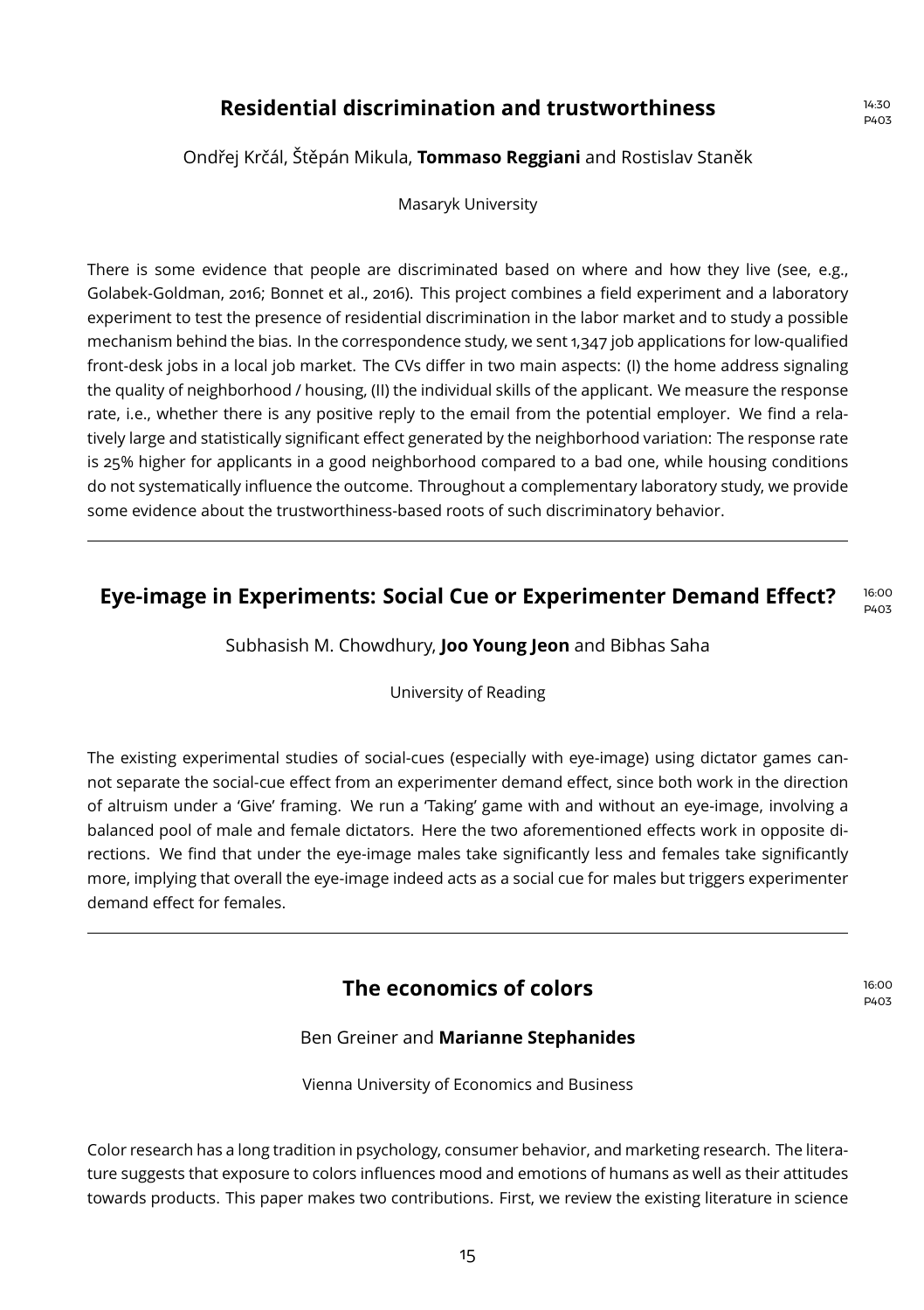<span id="page-17-0"></span>and psychology on the effects of environmental colors (red and blue) on physiological functions, mood, and consumer/economic decision-making, insofar it may be potentially relevant to experimental and behavioral economists. Second, we conduct a laboratory experiment with a typical experimental economics subject pool testing the predicted effects of environmental colors red and blue on decision-making in an incentivized Ultimatum Game experiment. We find no statistically significant effect. However, we also cannot replicate previous results of exposure to colors red and blue on mood as measured by established questionnaire instruments. Our results suggest that experimental economists do not need to worry about the potential confound of colors in economic decision-making.

#### 16:00 P403 ♣

S401 ♣

#### **An experimental test of Keynes' 'Animal spirits'**

Shaun P. Hargreaves Heap, Aikaterini Karadimitropoulou and **Eugenio Levi**

Free University of Bozen-Bolzano

This paper tests with an experiment Keynes's conjectures that 'animal spirits' a)affect decision making and b) can be more influential than rational calculation based on the facts. We do this by using a psychological theory of explanatory styles to spin news stories with the same facts either optimistically or pessimistically.These stories are then used as a prime when subjects play a minimum effort game selected because one interpretation of Keynes is that the degree of 'animal spirits' influences equilibrium selection at the macro-level in what is a coordination game with Pareto rankable equilibria. In this way, the experiment also tests Shiller's (2017) claim that 'narratives'influence the macroeconomy. We find evidence to support both of Keynes's conjectures and, because we conduct the test using the theory of explanatory styles, we are also able to draw macro policy insights.

# Labor Economics Panel

## **Say it like Goethe: Language learning services abroad and the self-selection of immigrants** 8:30

Philipp Jaschke and **Sekou Keita**

IAB Nürnberg

The new immigration law discussed in Germany aims to promote qualified migration, bringing forward the question of self-selection of migrants. Language services provided by the Goethe Institute – a German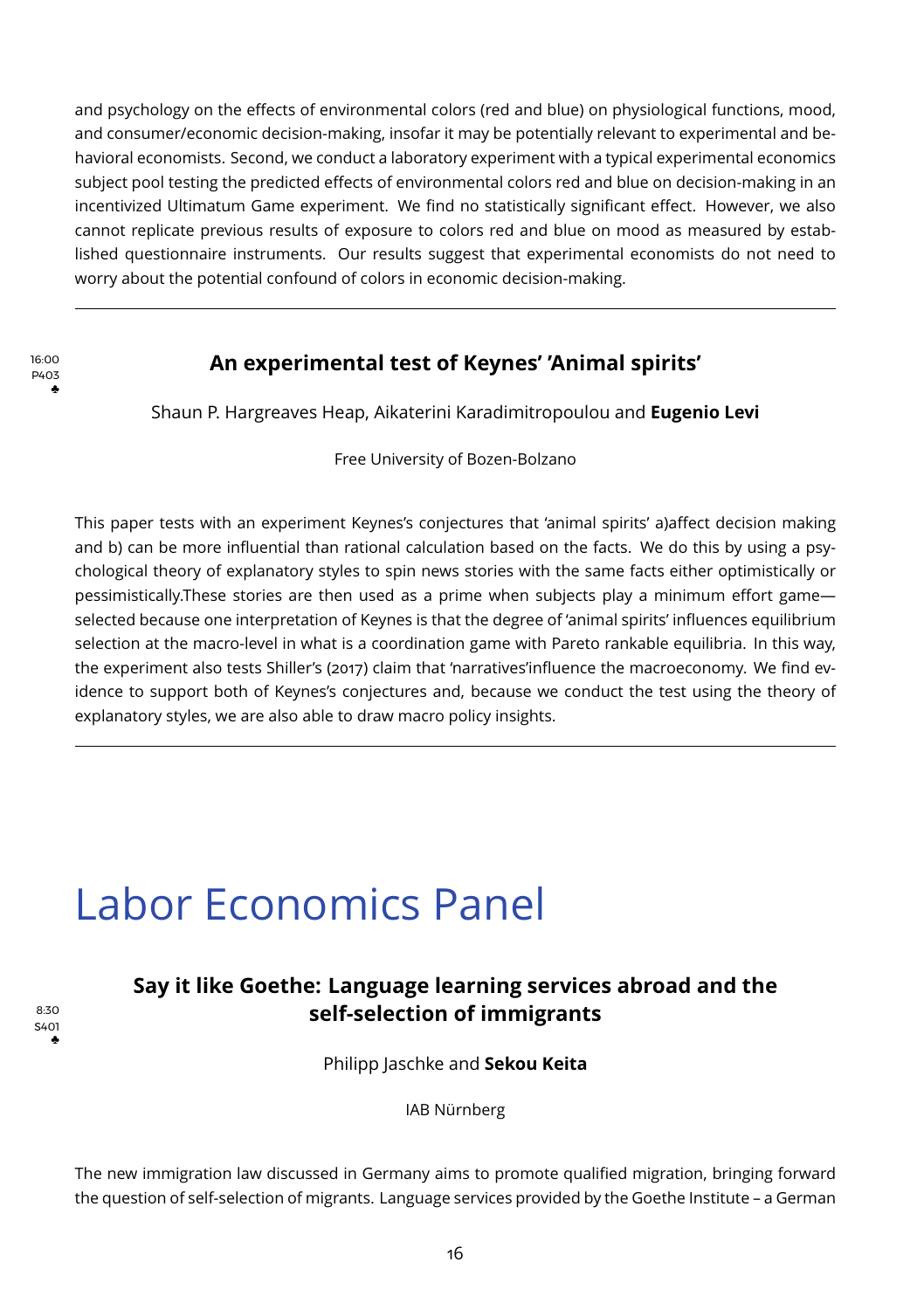<span id="page-18-0"></span>association promoting the German language and culture worldwide – are potentially an effective means to increase immigrants' language and education skills at arrival.We rely on a standard self-selection model with heterogeneous migration costs to show that increased access to language learning services in the country of origin can improve the skill composition of migrants under certain conditions. Using individual-level survey data on immigrants from different cohorts over 2000–2014, together with unique data on the presence of Goethe Institutes in origin countries, the results of our empirical analysis show that acquisition of the German language is fostered by the availability of language courses abroad. Moreover,we find that language services abroad induce a positive (self-)selection of migrants along several dimensions such as education, experience, and migration channel. These characteristics are in turn highly relevant for long-term integration in Germany. In order to disentangle transmission channels, a causal mediation analysis is implemented, revealing that 25 % of the total effect of language services abroad on language skills at immigration trace back directly to the migrants'participation in language courses. Hence, most of the effect corresponds to spillover effects associated with Goethe institutes such as the provision of cultural and institutional information about Germany.

## **Employment and wage returns to citizenship for immigrants across two naturalization regimes in Belgium Bigger 1 and 18.30**

 $S401$ 

#### **Jarmila Oslejova**

University of Antwerp

This study examines how citizenship acquisition affects employment chances and income attainments of immigrants in Belgium, while comparing those who naturalized before and after the 2013 amendment to the Belgian Nationality Code. This legislative change has transformed Belgium's long-standing liberal naturalization policy by introducing formal integration requirements which restricted the access of nonnationals to Belgian citizenship. The analyses are based on a pooled sample of first-generation immigrants from the Belgian Labour Force Surveys 2008-2015 which is followed retrospectively and prospectively between 2000 and 2015 by the means of linked quarterly administrative data from the Belgian Crossroads Bank for Social Security. The sample contains working-age individuals of EU and non-EU origins who were eligible for citizenship at each point of data administration. The study uses randomeffects models. Our preliminary findings indicate that naturalized non-EU immigrants in Belgium enjoy an immediate citizenship premium in finding employment which remains stable with years since naturalization. Despite the enhanced employment prospects, however, acquiring Belgian nationality does not translate into a subsequent wage increase. Moreover, immigrants who naturalized under the restricted policy regime of 2013 seem to experience a larger citizenship premium than their pre-2013 counterparts. This could partly be due to a negative selection process of immigrants ascending to Belgian citizenship in a more liberal policy setting.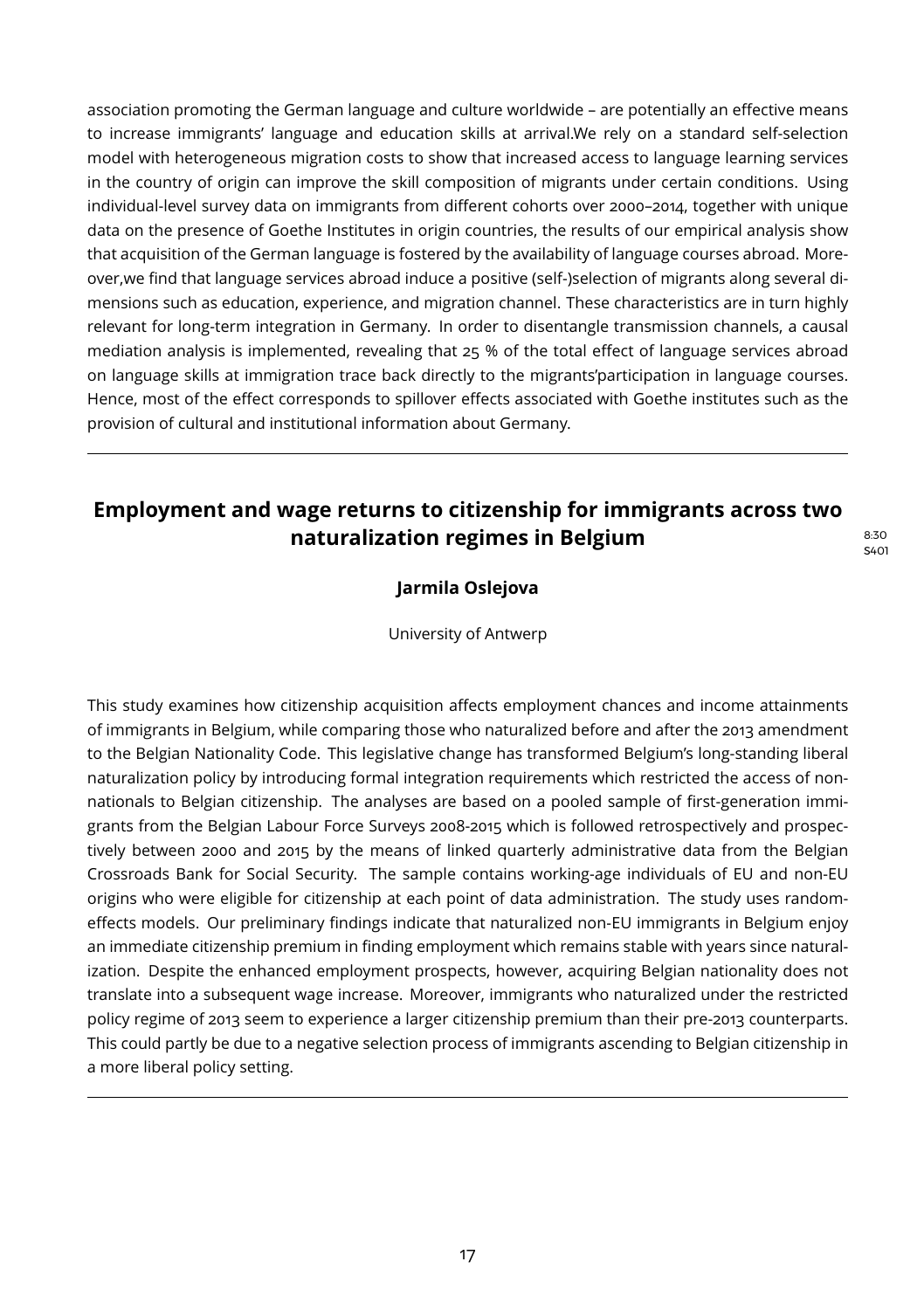## <span id="page-19-0"></span>**Seasonal Migration and Education of Children Left Behind: Evidence from Armenia** 8:30

**Davit Adunts** and Geghetsik Afunts

CERGE-EI

There is much evidence that migration of a parent affects the educational performance of children left behind (CLB). Nevertheless, there is no agreement on the direction of the impact. In this paper, we use Armenian school data and report evidence of a negative impact of parental seasonal migration on the educational performance of CLB. We employ a different approach than those used in the prior literature by (i) using the intensity of seasonal migration (the number of times the parent migrated) instead of a binary variable (whether the parent migrated or not) and (ii) the number of children entering first grade whose parent is a seasonal migrant as an instrument for the intensity of seasonal migration. We find that seasonal migration negatively affects the educational performance of CLB, and that it mainly affects boys; there is no significant impact on girls. Additionally, we find that using a zeroone dummy for migration as prior studies have done upwardly biases the IV estimate by approximately a factor of three, while our intensity measure yields more accurate results.

#### **Are minimum wages affecting immigration rates? Evidence from EU countries** 10:00

#### **Jonas Feld**

IAAEU Trier and Trier University

According to dual labor market theory, wages fall in the secondary segment of the labor market with intensifying immigration. Minimum wages set a limit on such a fall of wages and are thus creating incentives for further immigration. We construct a panel on migration flows in the EU and study the link between minimum wages and the intensity of intra-EU migration flows. We exploit regional variation in the immigration rates across 124 NUTS-2 regions in Western Europe and adjust the nominal minimum wages for regional within-country dispersion in the costs of living. We also exploit the Kaitz index. We find no link between changes in minimum wages and changes in migration flows intensity, which we interpret as evidence that labor market segmentation for intra-EU migration is not strong. The results are robust to specification and measure of minimum wages. These results lend support to the earlier literature that suggests that welfare generosity is not a strong attractor for intra-EU migration.

S401 ♣

S401 ♣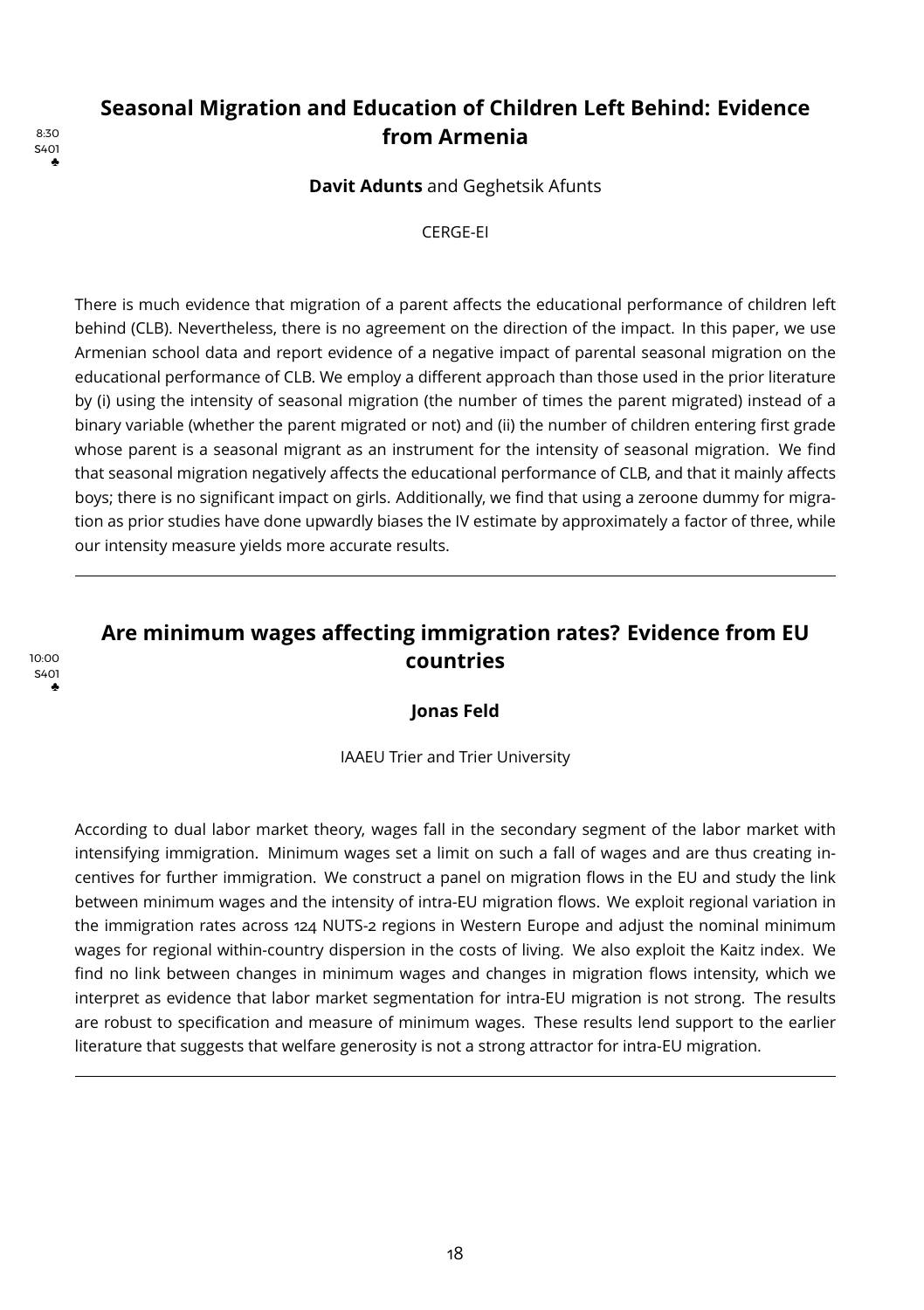#### **Rush Hours and Urbanization** 10:00

Tobias Seidel and **Jan Wickerath**

University Duisburg-Essen

<span id="page-20-0"></span>We use a spatial general equilibrium model with potential commuting of workers between their place of work and their place of residence to analyze the effects of rush hours on the spatial allocation of employment and population,average labor productivity and the housing market. Abolishing traffic congestion during rush hours leads to a more urbanized economy as households move from the low-density countryside to the commuter belts of cities rather than from the city centers to the periphery. Employment, however, becomes more agglomerated in high-density large cities. This adjustment implies an increase of average labor productivity of 7.2 percent and higher inequality of housing costs.

#### **Air Pollution and Migration: exploiting a natural experiment from the Czech Republic** 10:00

S401

S401 ♣

**Mikula Štěpán** and Mariola Pytliková

Masaryk University

This paper examines causal effects of air pollution on migration flows by exploiting a natural experiment of rapid desulfurization of power plants in the region of Northern Bohemia in the Czech Republic in the years following the fall of communism in 1989. Our preliminary findings from a difference in differences estimator show a significant positive effect of sulfur dioxide concentrations on emigration. All the above results are validated in analyses using net immigration rates: we find negative effects of air pollution on net migration. The results are also supported by zero effects from placebo tests. Our preliminary results thus suggest that air pollution as measured by concentrations of sulfur dioxide (SO2) in the air pushes away people from the highly polluted areas. In the future, we would like to include analyses of heterogonous responses to air pollution by different characteristics of people, for instance by their educational attainment, by age and gender.

## **The More, the Merrier? The Impact of Gentrification on Student Achievement** 11:20

S401

#### **Neri Lorenzo**

Queen Mary University of London

The demolition of public housing estates is often seen as a way to deal with the shortage of houses. In London, many public estates have been demolished between 2000 and 2015 to pave the way for new developments with higher housing density, leading to the creation of 30,000 new houses. I have constructed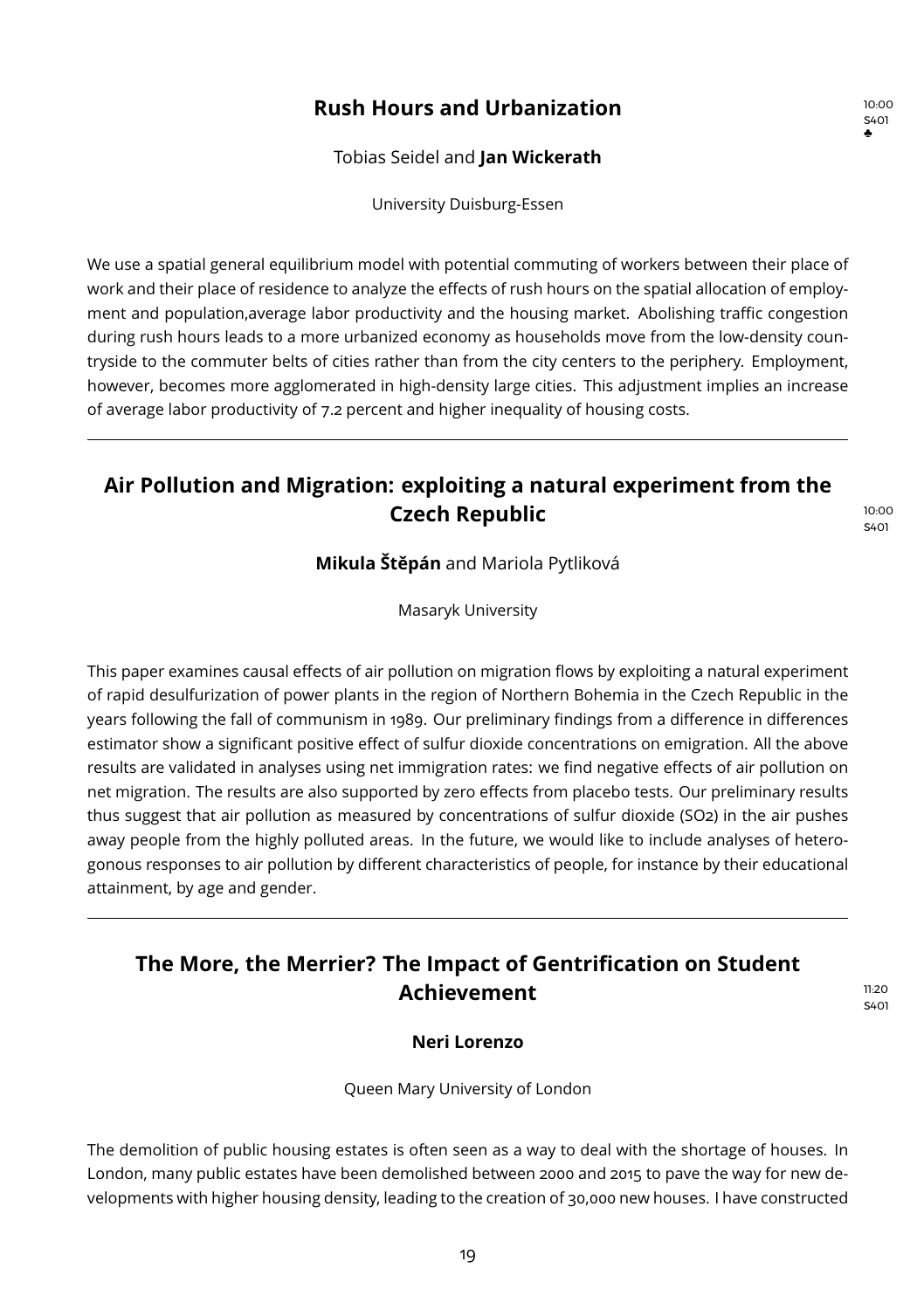<span id="page-21-0"></span>a novel database with all demolitions in the Greater London area linked to administrative records on primary school-age students. I compare children attending schools around the development site to children attending schools farther away before and after the demolition. Local children exhibit higher test scores at the end of primary school after the demolition. This result can be explained by the stronger preference for academic quality displayed by the (more affluent) households moving into the new houses, which generates positive spillovers on local incumbent children.

#### **Taking Cover: Human Capital Accumulation in the Presence of Shocks and Health Insurance** 11:20

#### **Gilabert Paulino Font**

University of Essex

This study analyses the extent to which negative shocks affect human capital accumulation when families have access to health insurance. Using high precision climate data to instrument for negative shocks at the school-locality level, and the staggered implementation of a non-contributory health insurance program in Mexico that targeted the previously uninsured population, we seek to estimate the gains and resilience in academic performance from the expansion of public healthcare coverage. Preliminary results show that the universalization of healthcare modestly improved test achievement in mathematics and verbal examinations among children in primary education, reduced the proportion of students obtaining inadequate qualifications, and protected educational outcomes in the event of negative shocks. The main effects are concentrated in rural areas, and during unusually dry periods, where a 1 standard deviation increase in healthcare coverage mitigates around one third of the negative climatic shock. This protective effect in school achievement would be partly explained by the ability of the health program in reducing the incidence of sickness among children, decreasing the demand for children's time, and protecting households' consumption levels when hit by climatic shocks.

#### **Smartphone Use and Academic Performance: Correlation or Causal Relationship? Relationship?**

Stijn Baert, Sunčica Vujić, **Simon Amez**, Matteo Claeskens, Thomas Daman, Arno Maeckelberghe, Eddy Omey and Lieven De Marez

Ghent University

After a decade of correlational research, this study attempts to measure the causal impact of (general) smartphone use on educational performance. To this end, we merge survey data on general smartphone use, exogenous predictors of this use, and other drivers of academic success with the exam scores of first-year students at two Belgian universities. The resulting data are analysed with instrumental variable estimation techniques. A one-standard-deviation increase in daily smartphone use yields a decrease in

 $S40$ 

 $S40$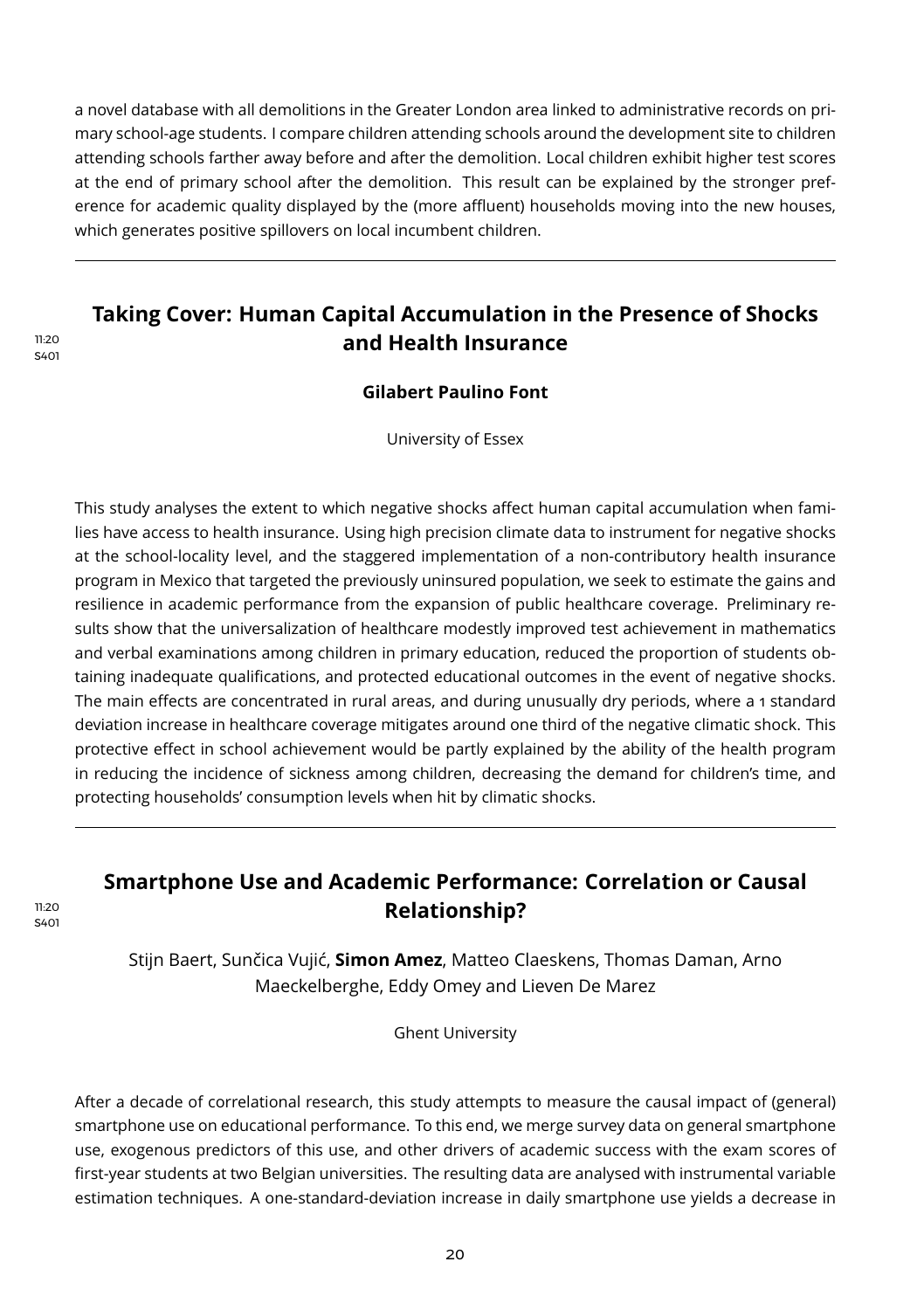<span id="page-22-0"></span>average exam scores of about one point (out of 20). When relying on ordinary least squares estimations, the magnitude of this effect is substantially underestimated.

#### **Under Pressure? Performance Evaluation of Police Officers as an Incentive to Cheat: Evidence from Drug Crimes in Russia**

#### **Ekaterina Travova**

CERGE-EI

This paper provides an empirical analysis of possible manipulations of amounts of seized drugs, based on a unique dataset that contains full information on drug crimes in Russia reported during 2013-2014. First, using a standard bunching estimator, I investigate the incentives for police officers to manipulate and find that the motivation most likely arises from the officers' performance evaluation system. Second, applying a novel bunching technique, I determine that police officers are more likely to manipulate the drug amounts seized from repeat offenders. The overall effect of manipulation is an additional year of incarceration, and this is not dependent on a guilty plea.

#### **Driven by history: The Czech presidential elections** 14:30

S401

S401 ♣

#### **Guzi Martin** and Štěpán Mikula

Masaryk University

We use data from public voting in the first Czech presidential elections to show the connection between historical legacy and voting behavior. After World War II, three million of Germans (29% of population), were forcibly expelled from Czechoslovakia leaving behind empty villages and almost all their property. Abandoned lands were swiftly resettled with Czech inhabitants creating new communities in former German villages. The issue of the German expulsion was raised in 2013 between two rounds of presidential campaign against Karel Schwarzenberg who eventually lost the elections. The analysis of voting behavior is based on results from two rounds of presidential elections organized within 14 days. Our identification strategy exploits the variation in voting behavior in former-Czech and former-German areas. Findings confirm that the threat related to property confiscation is leading to higher political participation of concerned citizens. The effect of political threat does not vary with the share of tertiary educated population, but it is higher when population is younger. The sensitivity of voting behavior to historical events is important to electoral mobilization and political communication.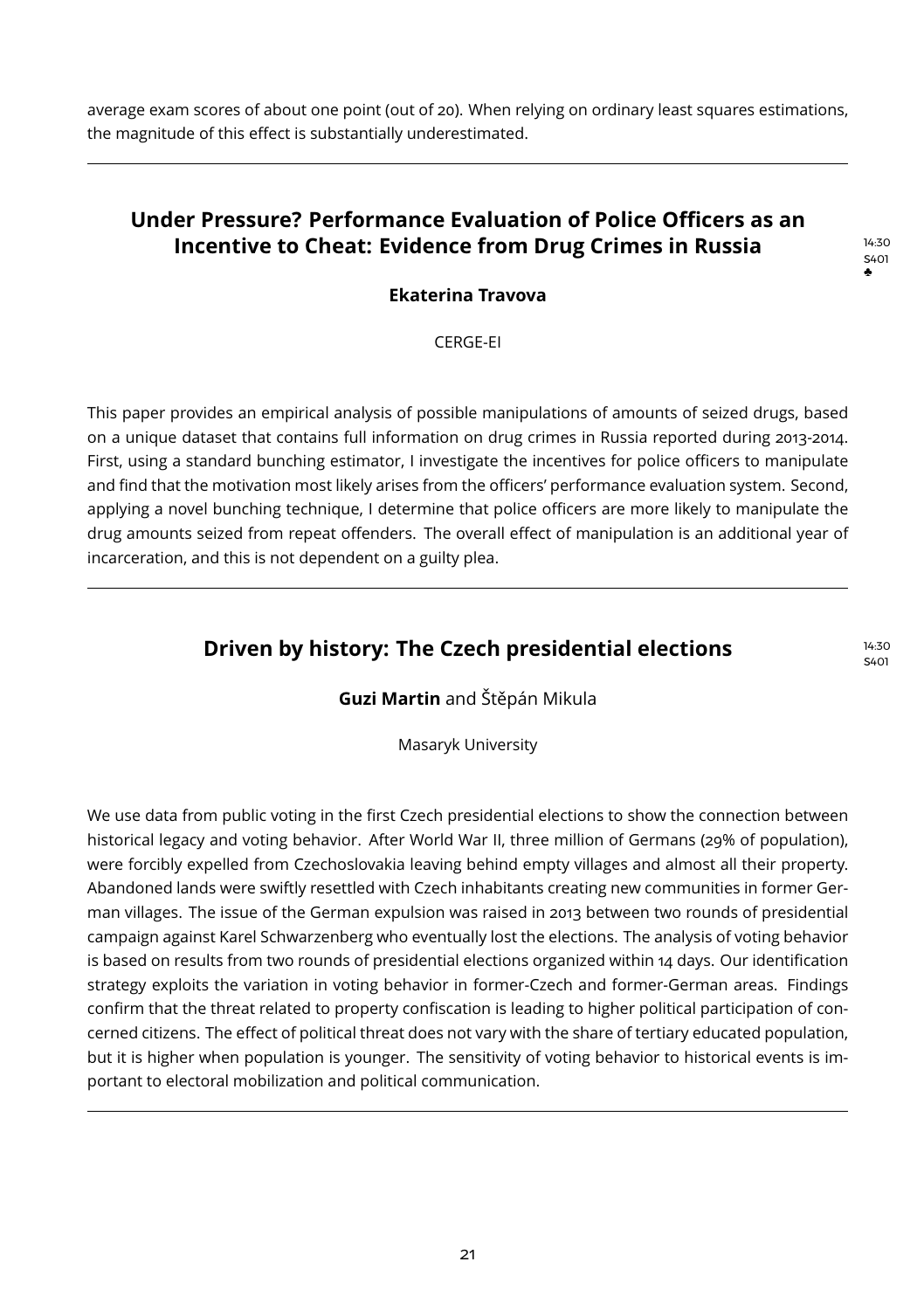#### <span id="page-23-0"></span>**Made for the job or by the job? A lab-in-the-field experiment with firefighters** 14:30

**Ondřej Krčál**, Rostislav Staněk and Martin Slanicay

Masaryk University

A large body of evidence supports a negative association between risk aversion of workers and the level of risk they face in their occupations. This relationship could be explained by the self-selection of workers into jobs according to their risk preferences or by the effect on risk attitudes of occupations in which people face or witness dangerous situations. We use incentivized experiments to measure risk preferences among three different groups: experienced firefighters, novice firefighters, and students. We find that experienced firefighters are less risk-averse than novice firefighters, and these in turn are less riskaverse than students. The effects remain significant even after controlling for other relevant differences between these groups. Our findings suggest that the observed relationship between risk aversion and high-risk occupations is not only a result of self-selection but also of people's preferences being shaped by their work lives.

## **Prohibition without Protection: Marriageable Age Law Reforms and Adolescent Girls' Fertility in Mexico** 16:00

#### **Audrey Au Yong Lyn**

Ludwig-Maximilian University of Munich

This paper examines the effect of banning marriages (formal unions) before the age of 18 on teenage birth rates (TBRs) in Mexico. Considering the positive link between child marriage and teenage pregnancy, the law is expected to mitigate both the former and the latter among girls younger than 18. Using a staggered difference-in-differences (D-I-D) technique, estimates show that while legislative changes to the minimum marriageable age reduced child marriage rates, there was no evident impact on aggregate TBRs or TBRs among married girls. Instead, an increase in TBRs among a specific group of teenagers; those in consensual (informal) unions is observed. The rise in TBRs among girls in consensual unions do not appear to be driven by the switch from formal to informal unions before pregnancy, but rather the movement of teenagers into consensual unions during or after pregnancy as marriage is no longer an option.

 $S_4$ 01

S401 ♣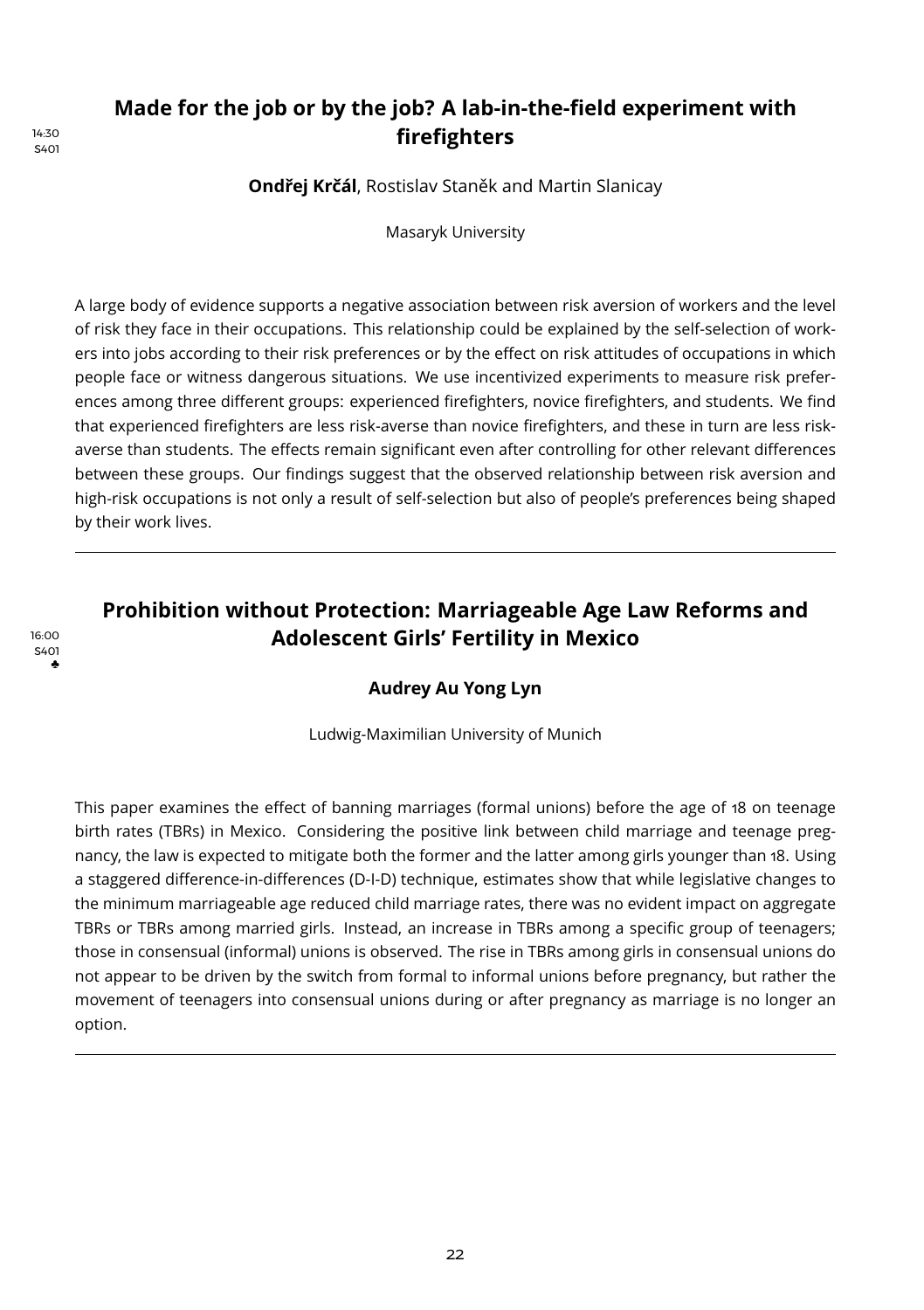#### <span id="page-24-0"></span>**Long commutes and relationship stability: Evidence from Germany.** 16:00

#### **Kristína Hrehová**

CERGE-EI

Distance to work has been growing in many countries due to urban growth. Commuting distance may be a personal choice of the commuter. However, events such as company move or introduction of highspeed rail connections provide external variation in commuting distances.Such variation may allow studying the effect of changing distance to work on outcomes such as social ties of the commuters.This paper studies two cases in Germany where long distance commuting was induced in a quasi-experimental way. In both cases I use the German Socio-Economic Panel data from1985 until 2016.In the first study I analyze the effect of employer-induced variation in long distance com-muting on couple separation. I perform a panel fixed effect regression. The estimated effect of commuting longer than 30 km is not statistically significant.In the second study I analyze the effect of the access to high-speed rail on commuting distance and couple separation. I am using availability of high-speed rail connection at the county capital as an instrument for rail accessibility. The estimated effect of direct access to high-speed rail at the county of residence is a small but significant increase in probability that an individual separates from their partner. Both studies suggest economically small effects of externally induced long distance commuting.

## **Who Divorces Who: Educational Homogamy and Changes in Marital Stability** 16:00

S401 ♣

#### **Geghetsik Afunts**

CERGE-EI

There is much evidence that unilateral divorce laws affect divorce rates and marriage rates. There is also an agreement that there has been a secular increase in educational homogamy, the tendency towards marrying partners of one's education level. In this paper, I ask to what extent making divorce easier contributed to the educational homogamy's rise. I show that it is the educational structure of outflow (divorces), not of inflow (newlyweds) that drives the increase in educational homogamy in the US between 1970 and 1988. Next, based on a difference-in-differences strategy I suggest that unilateral divorce laws did not affect who marries whom, but did affect the relative stability of homogamous and non-homogamous marriages to curb the growth of educational homogamy. Unilateral divorce legislation lowers the stability advantage that homogamous marriages have compared to non-homogamous ones. This effect is detectable even 10 years after the relaxation of divorce laws.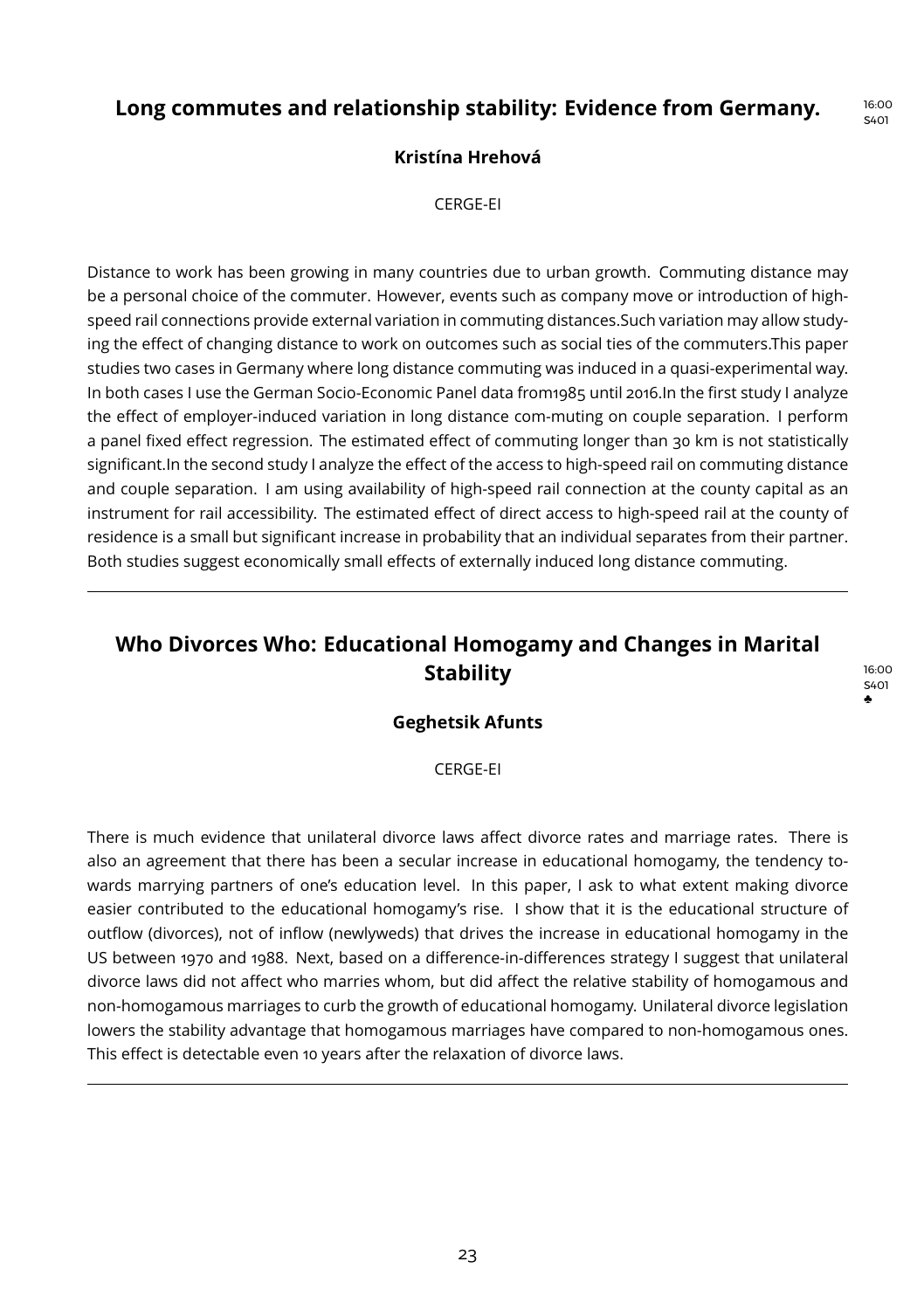# Participants

Čellárová Katarína, [7](#page-8-0)

Abraham Diya Elizabeth , [10](#page-11-0) Adunts Davit, [17](#page-18-0) Afunts Geghetsik, [23](#page-24-0) Amez Simon, [20](#page-21-0) Au Yong Lyn Audrey, [22](#page-23-0)

Cahlikova Jana, [8](#page-9-0) Campos-Mercade Pol, [14](#page-15-0)

Feld Jonas, [18](#page-19-0) Font Gilabert Paulino, [20](#page-21-0)

Gonzalez-Jimenez Victor, [10](#page-11-0) Grimm Christine, [12](#page-13-0) Guzi Martin, [21](#page-22-0)

Hartmann Sven, [12](#page-13-0) Hrehová Kristína, [22](#page-23-0)

Jeon Joo Young, [15](#page-16-0)

Keita Sekou, [16](#page-17-0) Korlyakova Darya, [7](#page-8-0) Krčál Ondřej, [21](#page-22-0)

Levi Eugenio, [16](#page-17-0)

Mikula Štěpán, [19](#page-20-0) Murad Zahra, [9](#page-10-0)

Neri Lorenzo, [19](#page-20-0) Neyt Brecht, [12](#page-13-0) Novák Vladimír, [8](#page-9-0)

Oslejova Jarmila, [17](#page-18-0)

Pfeil Katharina, [11](#page-12-0)

Reggiani Tommaso, [14](#page-15-0)

Sen Sonkurt, [13](#page-14-0) Staněk Rostislav, [13](#page-14-0) Stephanides Marianne, [15](#page-16-0)

Travova Ekaterina, [21](#page-22-0) Tremewan James, [9](#page-10-0)

Vu Tam, [10](#page-11-0)

Wickerath Jan, [18](#page-19-0)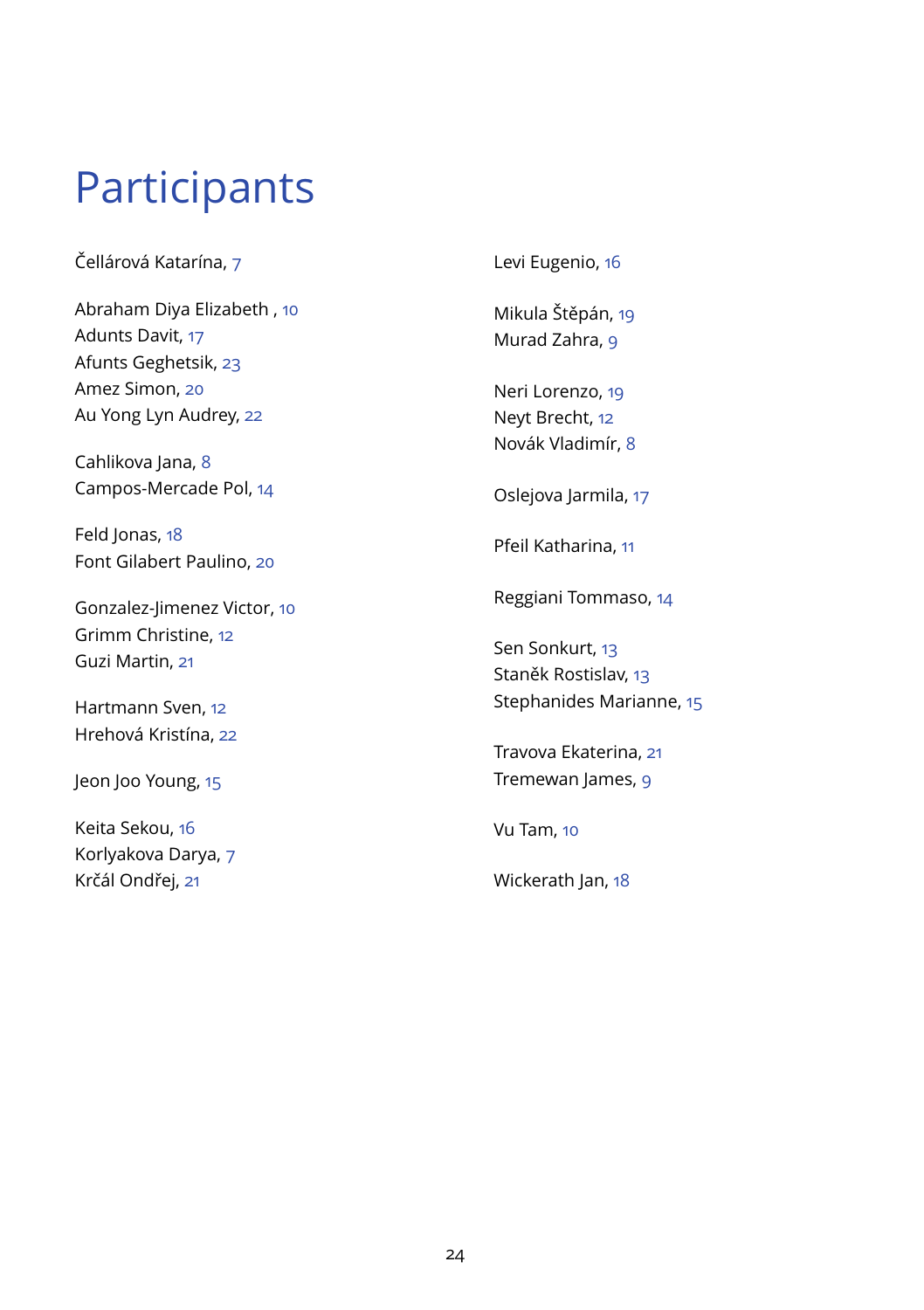# Venues and Travel Information

# **Faculty of Economics and Administration Masaryk University**

**Address:** Lipová 41a, Brno | **www:** <econ.muni.cz>



#### **How to get there?**

Public transport stop "Lipová" - from train station "Hlavní nádraží" tram no. 1 direction "Ečerová" - from connection point "Mendlovo náměstí" tram no. 1 direction "Ečerová" trolley bus no. 25 direction "Osová" trolley bus no. 26 direction "Kamenný vrch" trolley bus no. 37 direction "Jírovcova" bus no. 52 direction "Zoologická zahrada" - night buses (11 pm - 6 am) from "Hlavní nádraží" bus no. N97 direction "Jírovcova"

From the stop "Lipová", take the first street to the right (uphill) and after about 200m you're there.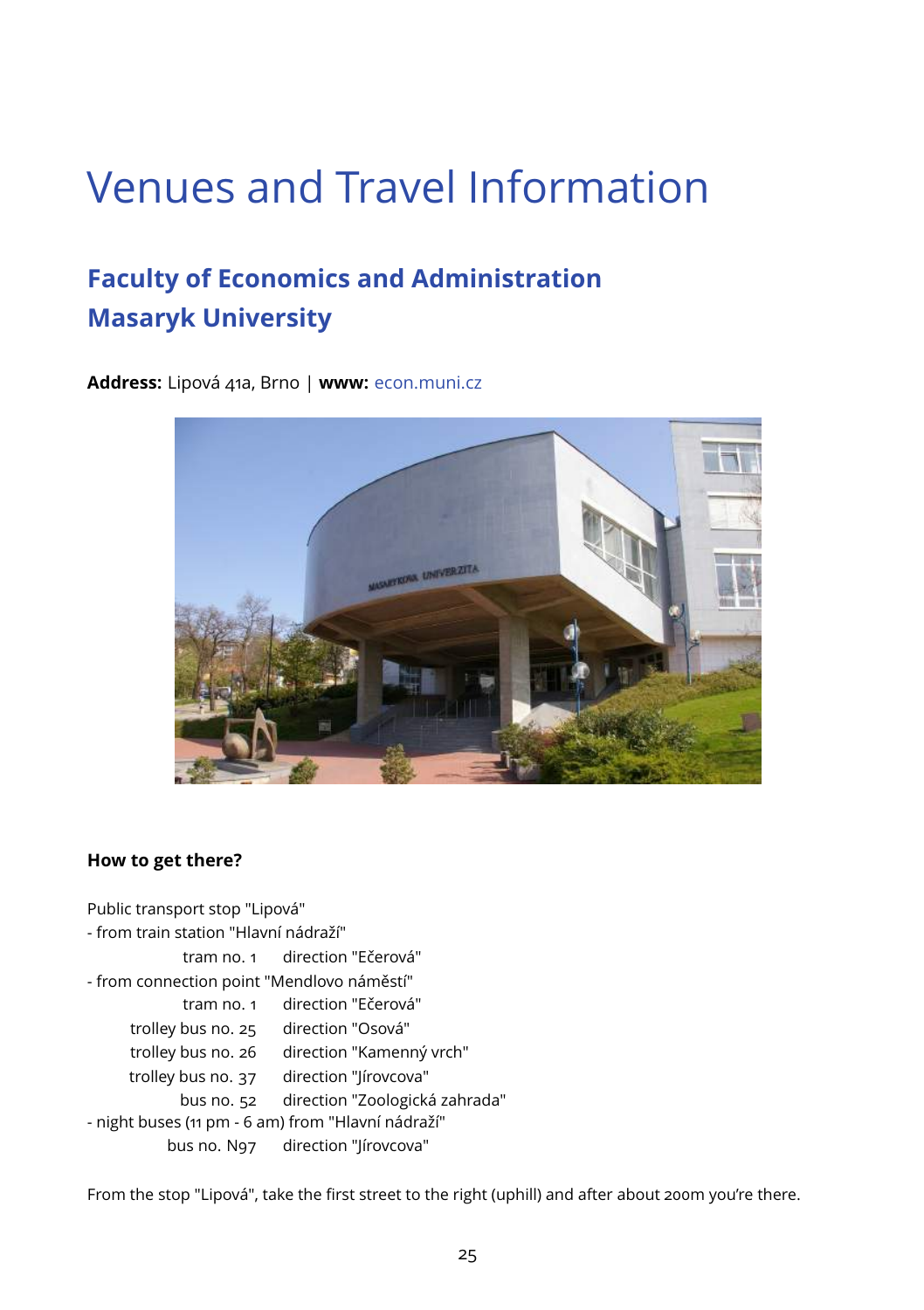# **Faculty 4 th Floor Plan**

The conference takes place on the  $4^{\text{th}}$  floor of the faculty. Registration desk, coffee breaks, and lunch are located there as well.

The sessions are held in rooms S401, S402 and P403. Once you enter the faculty follow arrows to the stairway and elevators.

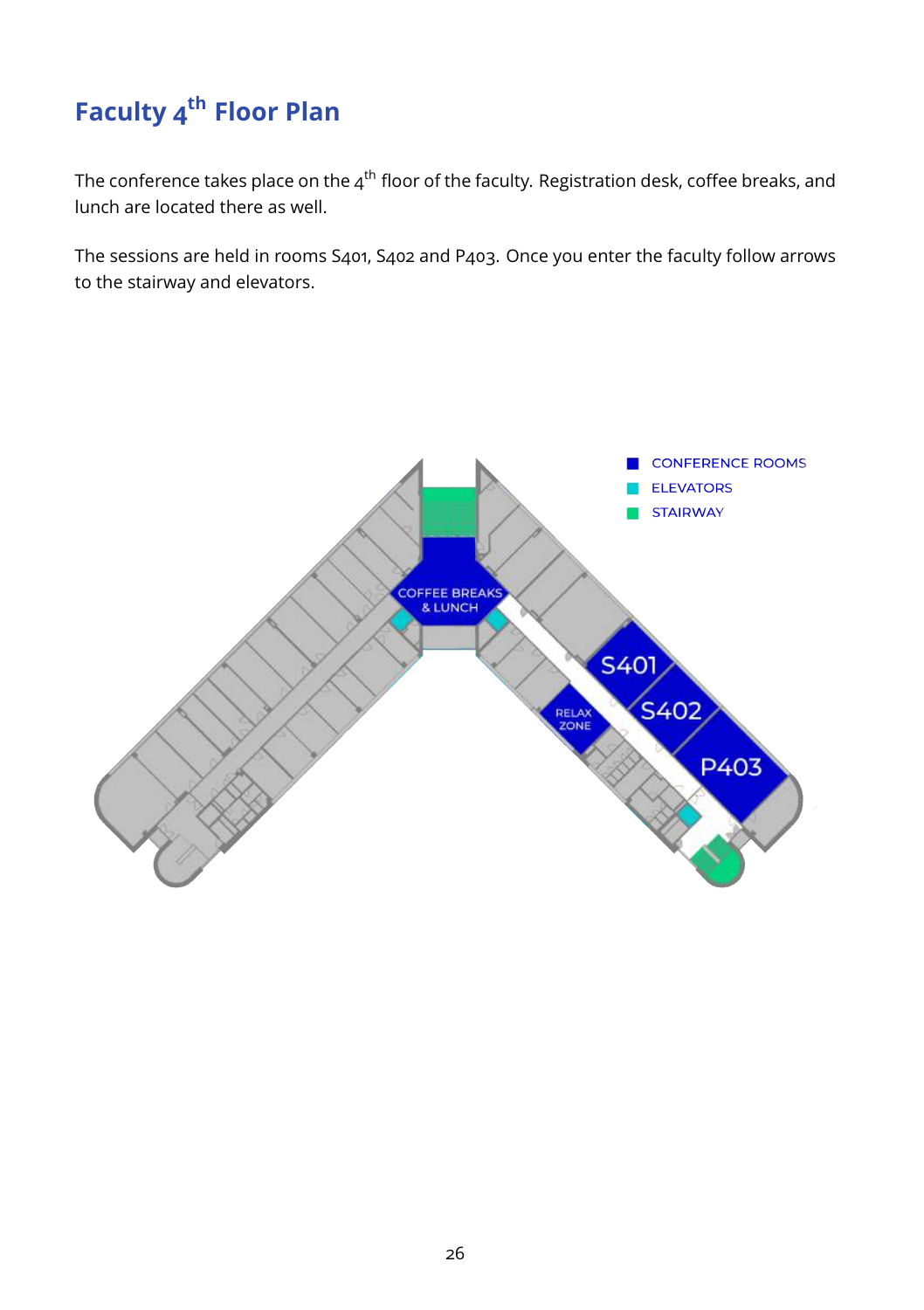# **Kabaret Špaček**

**Address:** Kopečná 46, Brno | **www:** <www.kabaretspacek.cz>

Welcome dinner and keynote by Eyal Winter are held there.



#### **How to get there?**

Public transport stop "Šilingrovo náměstí"

- from train station "Hlavní nádraží" tram no. 12 direction "Technologický park"

- from connection point "Mendlovo náměstí"

tram no. 5 direction "Štefánikova čtvrť" tram no. 6 direction "Královo Pole, nádraží"

From the stop "Šilingrovo náměstí" walk downhill, second street to left and down the stairs.

- night buses (11 pm - 6 am) to "Hlavní nádraží"

| bus no. N89 | direction "U Luhu"          |
|-------------|-----------------------------|
| bus no. N92 | direction "Bystrc, Černého" |
| bus no. N93 | direction "Komín, sídliště" |
| bus no. N95 | direction "Chrlice, smyčka" |
| bus no. N99 | direction "Mariánské údolí" |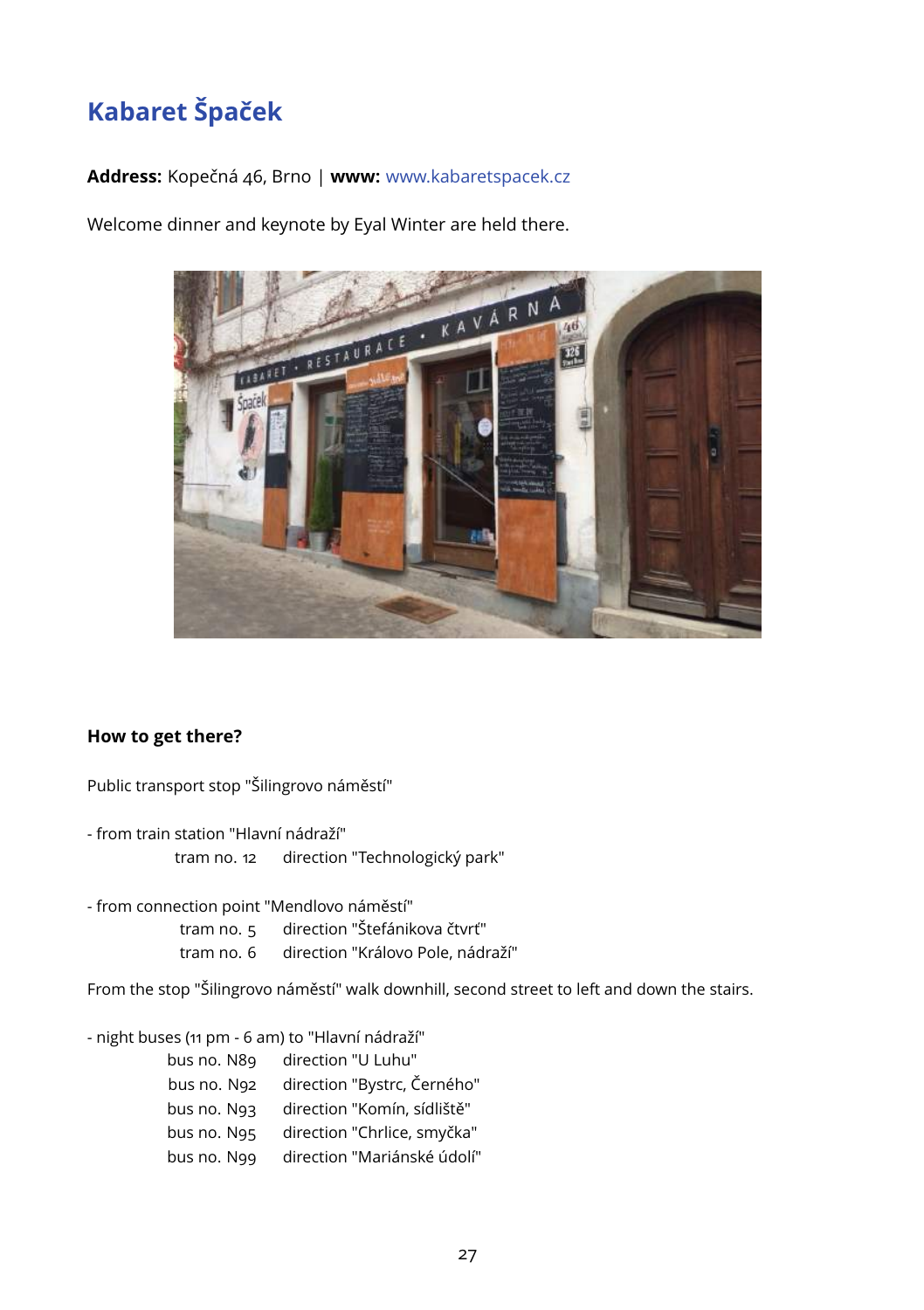# **Restaurant Mitrovski**

**Address:** Veletržní 716/13, Brno | **www:** <www.mitrovski.cz/restaurant/>

Goodbye dinner after the conference day is held there.



#### **How to get there?**

- 15 minutes walk from the faculty or public transport to stop "Výstaviště - hlavní vstup", or "Mendlovo náměstí" from "Lipová"

| tram no. 1         | direction "Řečkovice"        |
|--------------------|------------------------------|
| trolley bus no. 25 | direction "Novolíšeňská"     |
| trolley bus no. 26 | direction "Vozovna Husovice" |
| trolley bus no. 37 | direction "Mendlovo náměstí" |
| bus no. 52         | direction "Mendlovo náměstí" |
|                    |                              |

- night buses (11 pm - 6 am) to "Hlavní nádraží"

bus no. N97 direction "Líšeň, hřbitov"

bus no. N98 direction "Jírova"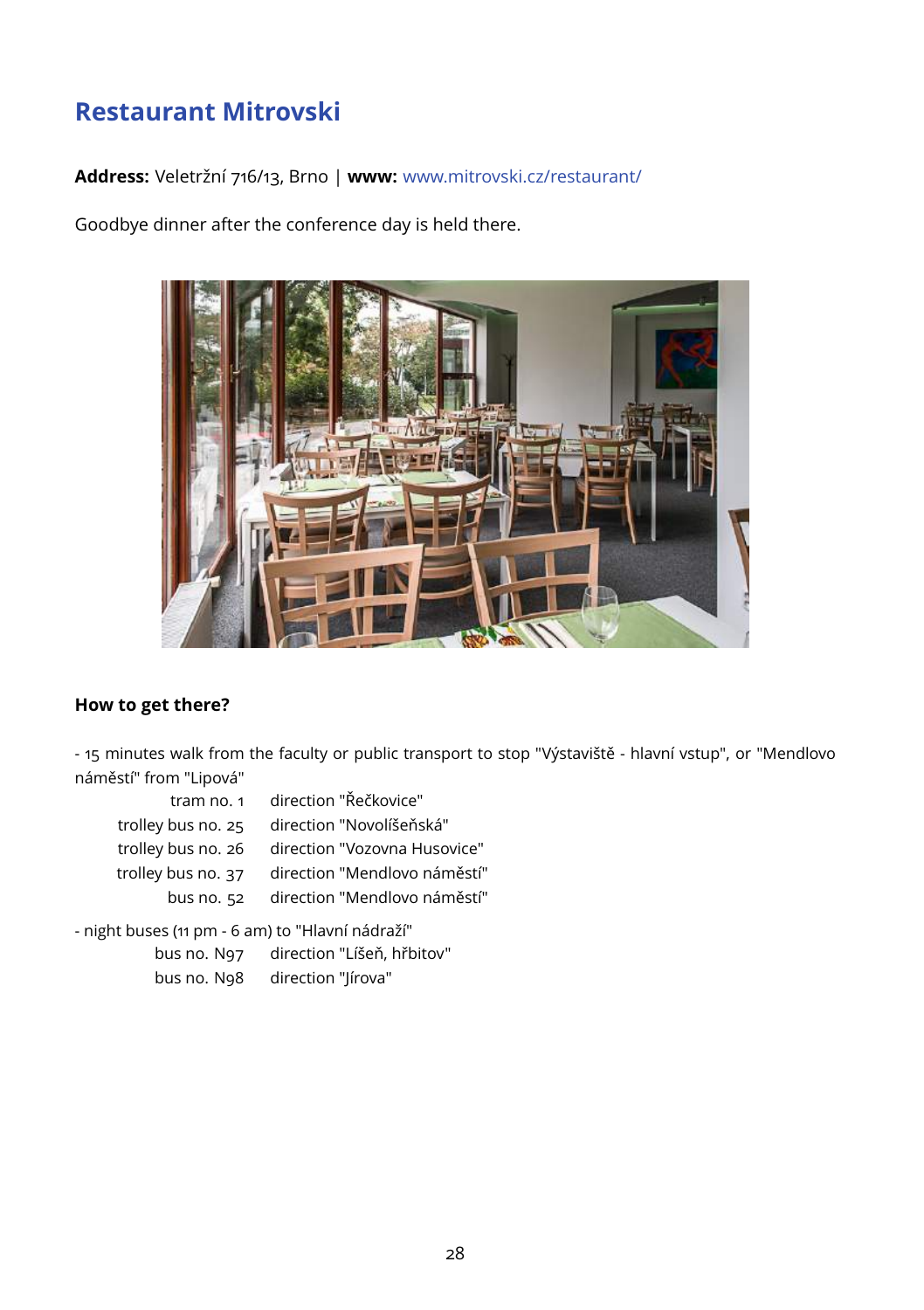# **Masaryk University**

The university was established on 28 January 1919. It was founded as the second Czech university, in large part thanks to the endeavor of Czechoslovak president Tomáš G. Masaryk, whose name it now bears. The funding of Masaryk University was one of the first achievements carried out by the newly independent Czechoslovak state. Masaryk University is comprised of nine faculties, two university institutes, and approximately 200 departments. It is one of the three largest employers in the South Moravian region. Teaching staff accounts for a full 2,000 of the overall total of over 5,000 employees. Over 180,000 graduates completed their studies at MU since the university's founding. Nearly 35,000 students are currently enrolled, including over 7,000 internationals.

**www:** <www.muni.cz>

# **Faculty of Economics and Administration**

The Faculty of Economics and Administration was founded in 1990 as the first faculty of Masaryk University established after the Velvet Revolution. The teaching commenced in September 1991. Today, the faculty provides economic education to almost three thousand students not only in Czech but also in English and French. In addition to top-quality education, the faculty focuses on research: excellent scientists dealing with a wide range of expert topics operate in our institutes **www:** <www.econ.muni.cz>

# **Masaryk University Experimental Economics Laboratory**

Masaryk University Experimental Economics Laboratory (MUEEL) was established during autumn 2015 as a result of several years of research activities in an area of experimental economics. In November 2016 MUEEL transformed from a free group of academics of Faculty of Economics and Administration into an established research institute of the faculty. In October 2017 MUEEL opened two state-of-the-art laboratories that are one of the most modern facilities in Europe. MUEEL supports the organisation of YEM since 2016.

**www:** <mueel.econ.muni.cz>

MASARYK UNIVERSITY **EXPERIMENTAL ECONOMICS LABORATORY** 

**MUNT**  $F C N$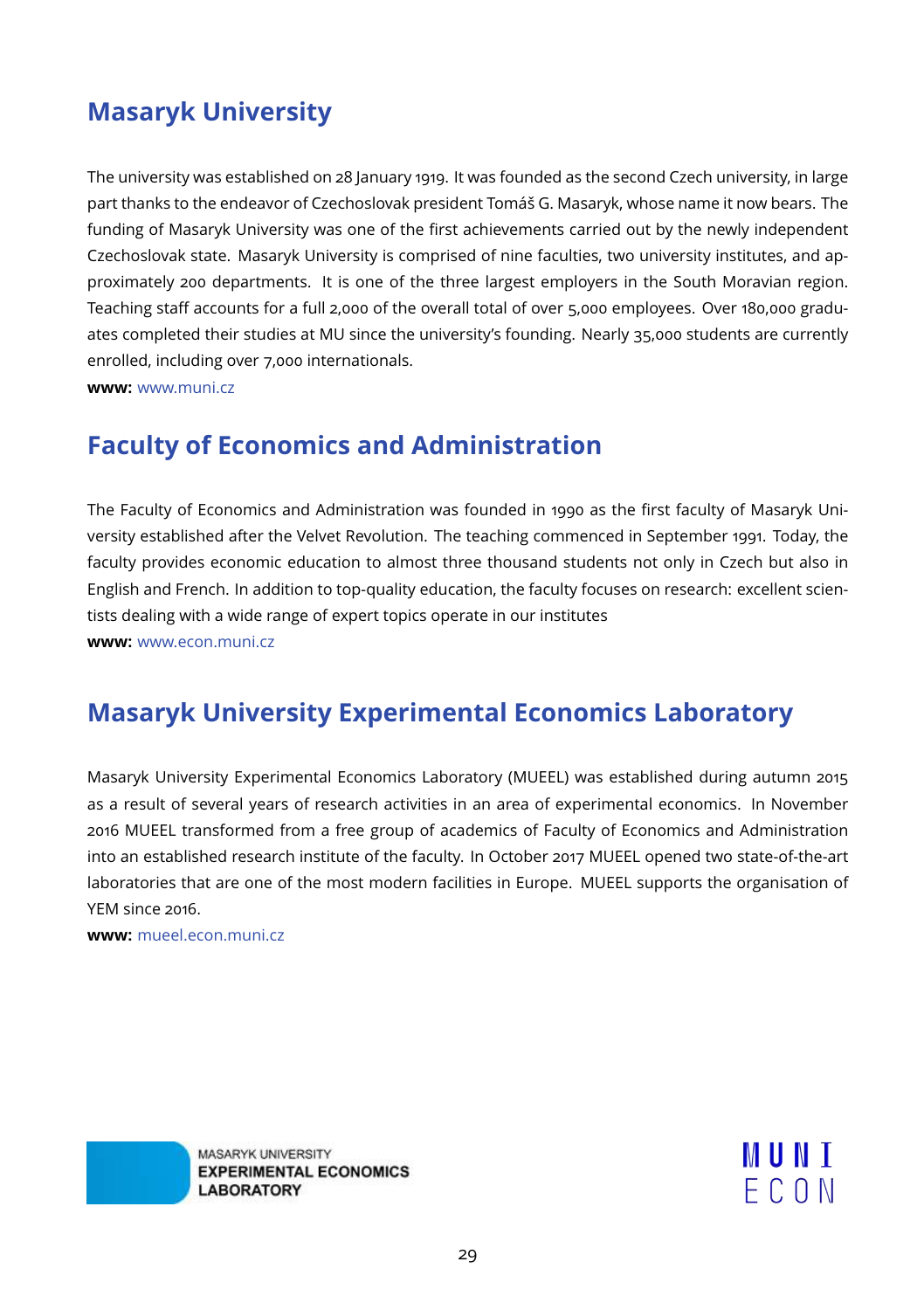# **YEM 2019 Organizers**

**Miloš Fišar** Masaryk University Experimental Economics Laboratory

**Martin Guzi** Department of Public Economics

**Rostislav Staněk** Department of Economics

**Katarína Čellárová** Masaryk University Experimental Economics Laboratory

**Ondřej Krčál** Department of Economics

**Štěpán Mikula** Department of Economics

**Tommaso Reggiani** Masaryk University Experimental Economics Laboratory

Masaryk University Faculty of Economics and Administration Lipová 41a, 602 00 Brno <yem2019.econ.muni.cz> | <yem@econ.muni.cz>

The program is updated with information received by June 11, 2019.

Grant Agency of Masaryk University supports the  $4^{\text{th}}$  Young Economists' Meeting 2019 (grant no. MUNI/B/1338/2018).